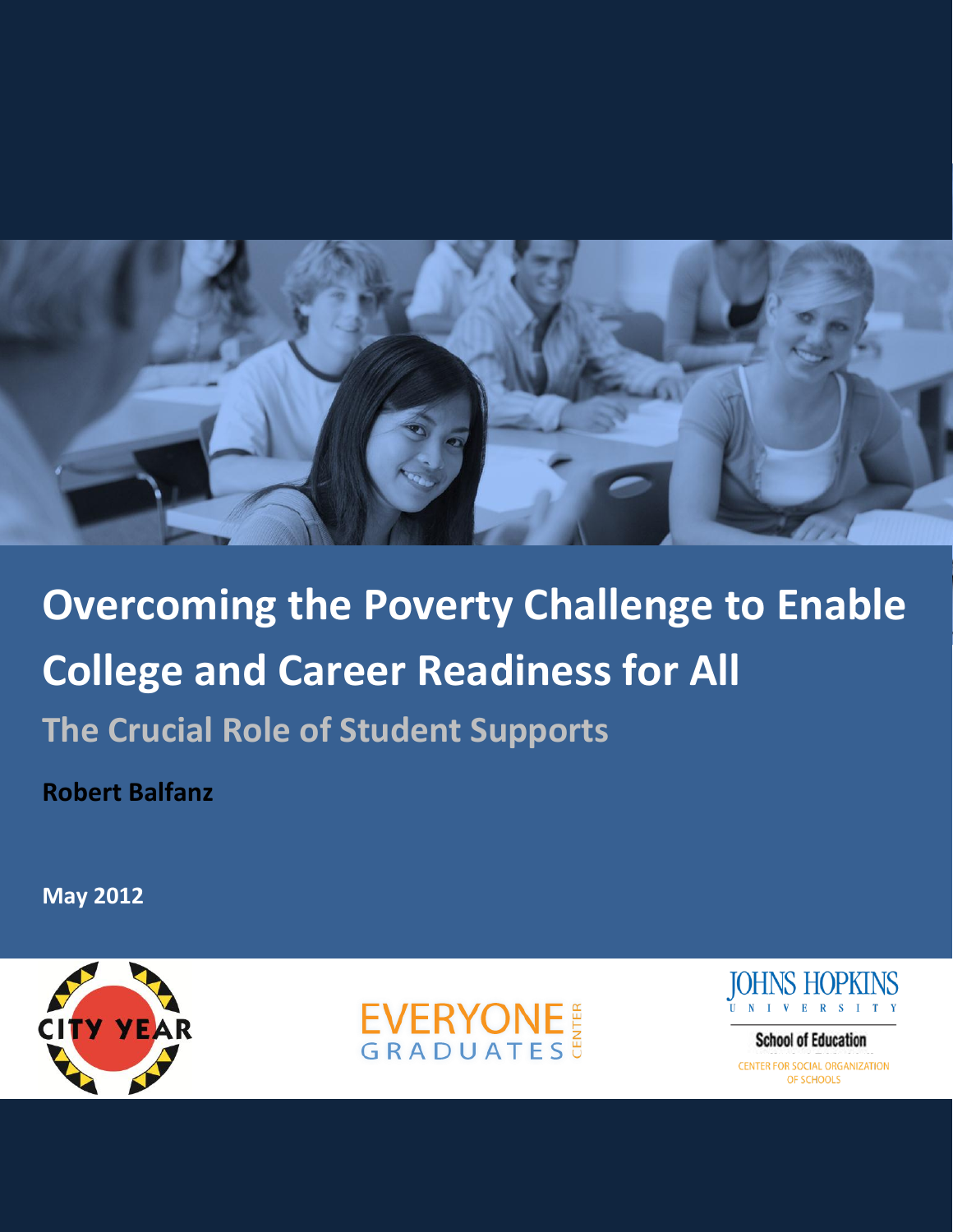# **Acknowledgements**

The author of this report is grateful to the following people for their guidance and feedback: Katie Leonberger, Shirley Sagawa, Jim Balfanz, and Ann Maura Connolly

*This paper was commissioned by City Year with the support of Bloomberg Philanthropies.* 

© 2012, The Johns Hopkins University, on behalf of the Center for Social Organization of Schools. All Rights Reserved.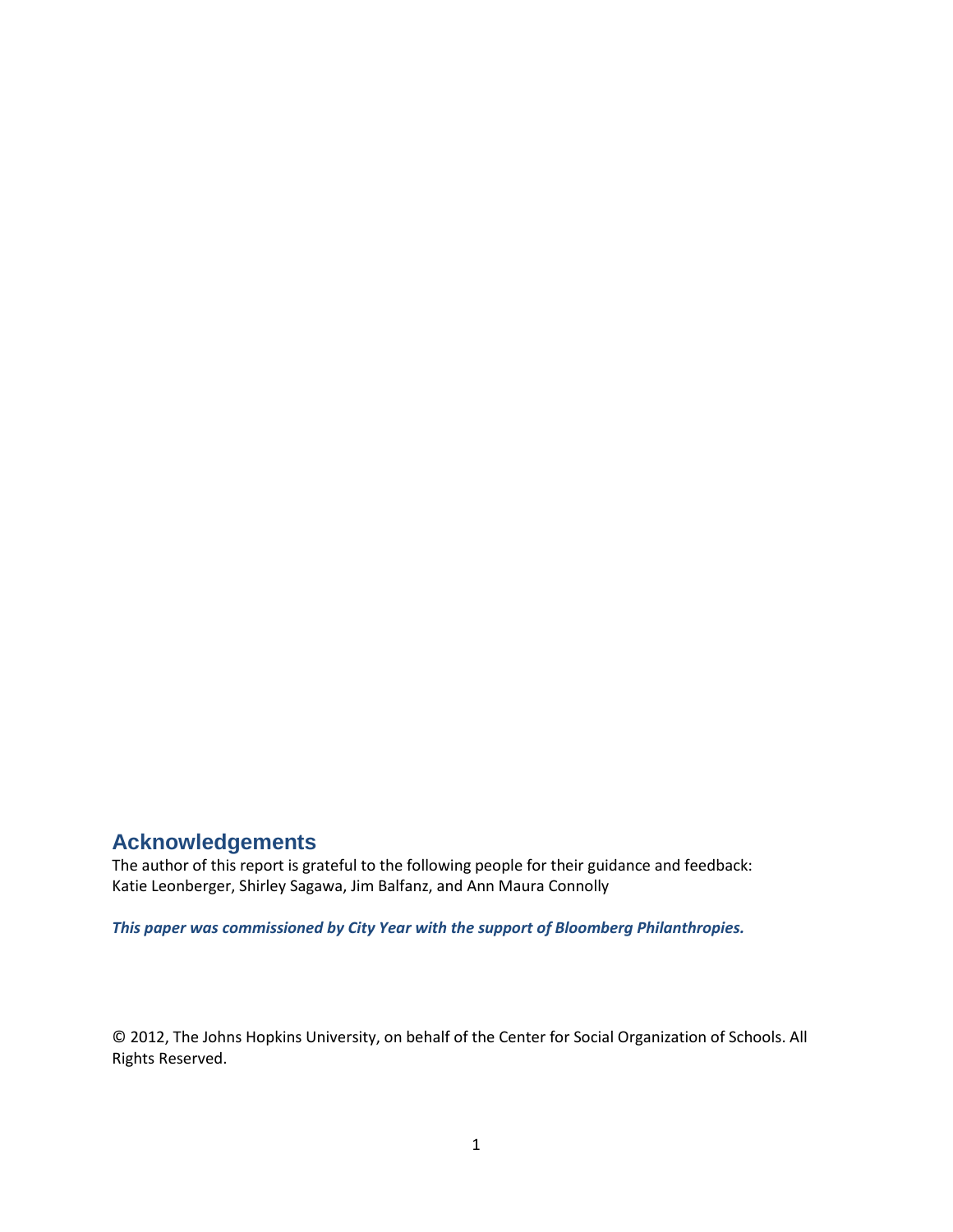# **Overcoming the Poverty Challenge to Enable College and Career Readiness for All: The Crucial Role of Student Supports**

*Robert Balfanz, Everyone Graduates Center, School of Education, Johns Hopkins University*

**This is a working paper, being circulated to receive input, in preparation for a final version in June**

## **Introduction-College and Career Readiness for all and the Poverty Challenge**

We are in what promises to be a transformational decade in American education. Like the advent of public schooling in the 1840's, the Land Grant Colleges, the formation of the great city school systems at the turn of the 20<sup>th</sup> century, the GI Bill, and the response to Sputnik, our current era is shaping up as a time when advances in public education can propel the nation forward. The most recent recession has made clear that there is little work in the  $21<sup>st</sup>$  century for young adults without a high school diploma and limited work that is sufficient to support a family for those who lack at least some post-secondary schooling or training. Education is now the primary pathway to adult success and as a result public education needs to be designed to prepare all students for post-secondary schooling or training. In short, a high school diploma is no longer an end point in the educational system. This may seem on the surface to be a prosaic statement, but in fact it is quite revolutionary.

The great American school system that helped drive the nation to prosperity in the  $20<sup>th</sup>$  century was built on the implicit premise that for a quarter or more of students, a high school diploma was not necessary for adult success, and for another substantial portion of students, a high school diploma was sufficient to secure a family-sustaining career. The nation's current educational attainment outcomes with a 75% high school graduation rate and a 41.1 percent college completion rate are reflections of this.<sup>i</sup> In the 1960's such outcomes made the United States first in the world in educational attainment. Much of the world, however, is catching up and a growing number of nations have surpassed the United States in academic achievement, high school graduation rates, and post-secondary completion. As the United States' educational achievement rates have remained stagnant, employers' demands for a more educated, skilled workforce are increasing, creating a rapidly growing gap between the skills American businesses require and citizens' workforce preparedness.<sup>"</sup>

Redesigning the elementary and secondary public education system to make its core mission preparing all students for post-secondary schooling and/or training will have a profound impact on the nation's economic and social future. There is reason for optimism that we are heading in the right direction. The Common Core State Standards movement led by states and supported by the federal government to organize public education around a set of common college and career readiness standards, supported by a curriculum designed to achieve it, and assessments which can establish progress towards it, provides a blueprint. Advances in the effective use of technology and a deeper understanding of the dimensions of teacher quality and how to more routinely achieve it have the potential to accelerate the transformation. The recognition that the lowest performing schools need dramatic reforms and improvements indicates awareness that all students need strong pathways to post-secondary success.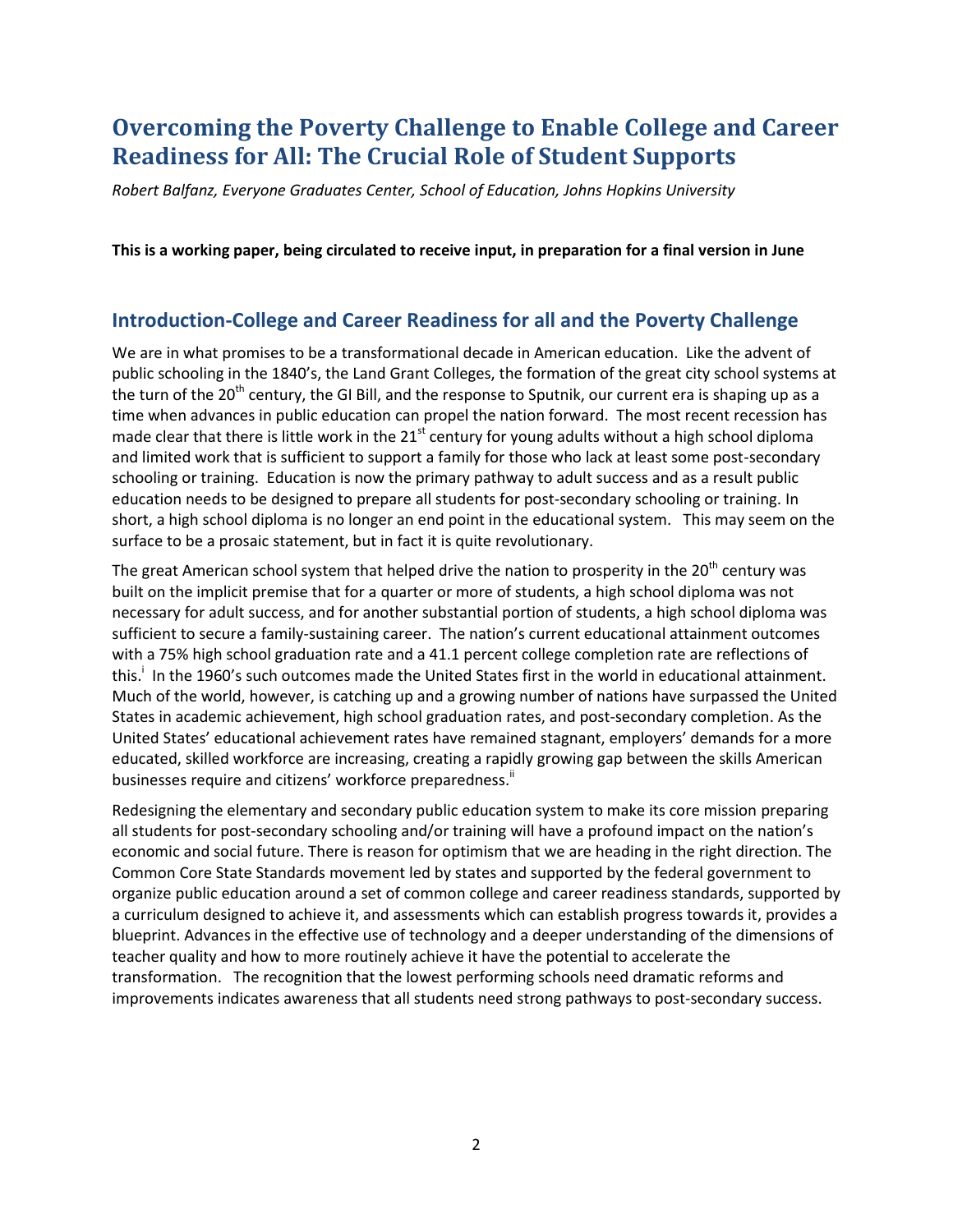Unfortunately it won't be this easy. One thing which stands in the way of creating a public education system that routinely graduates all of its students from high school, prepared for post-secondary schooling or training, is poverty. This can be seen in the fact that over the last four decades, the achievement, high school graduation, and post-secondary completion gaps between affluent and low income students have widened. Duncan and Murane (2011) highlight this growing educational attainment gap between low-income students and their more affluent peers, and the resulting economic inequality. As the gap between poor and more affluent student achievement is widening, the public education system has come to educate a greater proportion of low income students, resulting in greater numbers of students not being afforded the opportunity to reach their full potential and threatening our nation's future prosperity. As a result, in order to achieve the educational outcomes the nation needs, it must solve the poverty challenge.

To do this, we need a deep understanding of how poverty impacts educational outcomes. Strong arguments can be made that the very reforms currently being championed at the federal and state level—a common core curriculum linked to college and career ready standards, improved teacher quality, and turning around the lowest performing schools—are essential to solving the poverty challenge. In short, low income students, more than any others, suffer from limited access to strong curricula, good teachers, and effective schools. As crucial as they are though, better instruction, teachers, and schools alone will not solve the poverty challenge. In order for the impact of these reforms to be fully realized, students need to attend school, behave, and try. The strongest curriculum and best teachers in the world will have limited impact if students are not in class regularly, paying attention, and able or willing to put forth the effort required to complete their school work. Yet, the truth is that overcoming the poverty challenge will require not only a better supply of educational opportunities, but also additional supports to enable students who live in poverty to fully partake in and benefit from these high quality educational options.

Emerging evidence is clear: poverty keeps students from attending school regularly, diminishes their ability to pay attention in class, and undermines a foundational driver of positive student behavior, the lived experience that effort leads to success. If each public school in the United States had only five to ten percent of students who experienced these poverty distractors, then it is possible to imagine how the current school structure and existing student supports—guidance counselors, school nurses, social workers, and others—could be mobilized to meet the poverty challenge. However, fewer and fewer schools in the US meet this condition. Increasing numbers of schools have many students who live in poverty, and there are as many or more schools where nearly all students are low income as there are schools where only a few students are. So, a further piece of the poverty challenge is the fact that the nation's highest-need students are concentrated in a sub-set of schools, where it is routine for hundreds of students to need more support than a good lesson and a skilled teacher in every classroom can provide. <sup>iii</sup>

The good news is that emerging evidence indicates that the poverty challenge can be overcome. Poverty complicates, and, if ignored, undercuts our quest to put all students on secure pathways to postsecondary success, but it does not have to prevent it. The range and extent of beat-the-odds counterexamples cannot be ignored. Their existence not only undermines arguments that educational and social interventions strong enough to overcome the impacts of poverty cannot be built, but also creates an obligation and accountability to provide them to all students who need them to reach their fullest potential.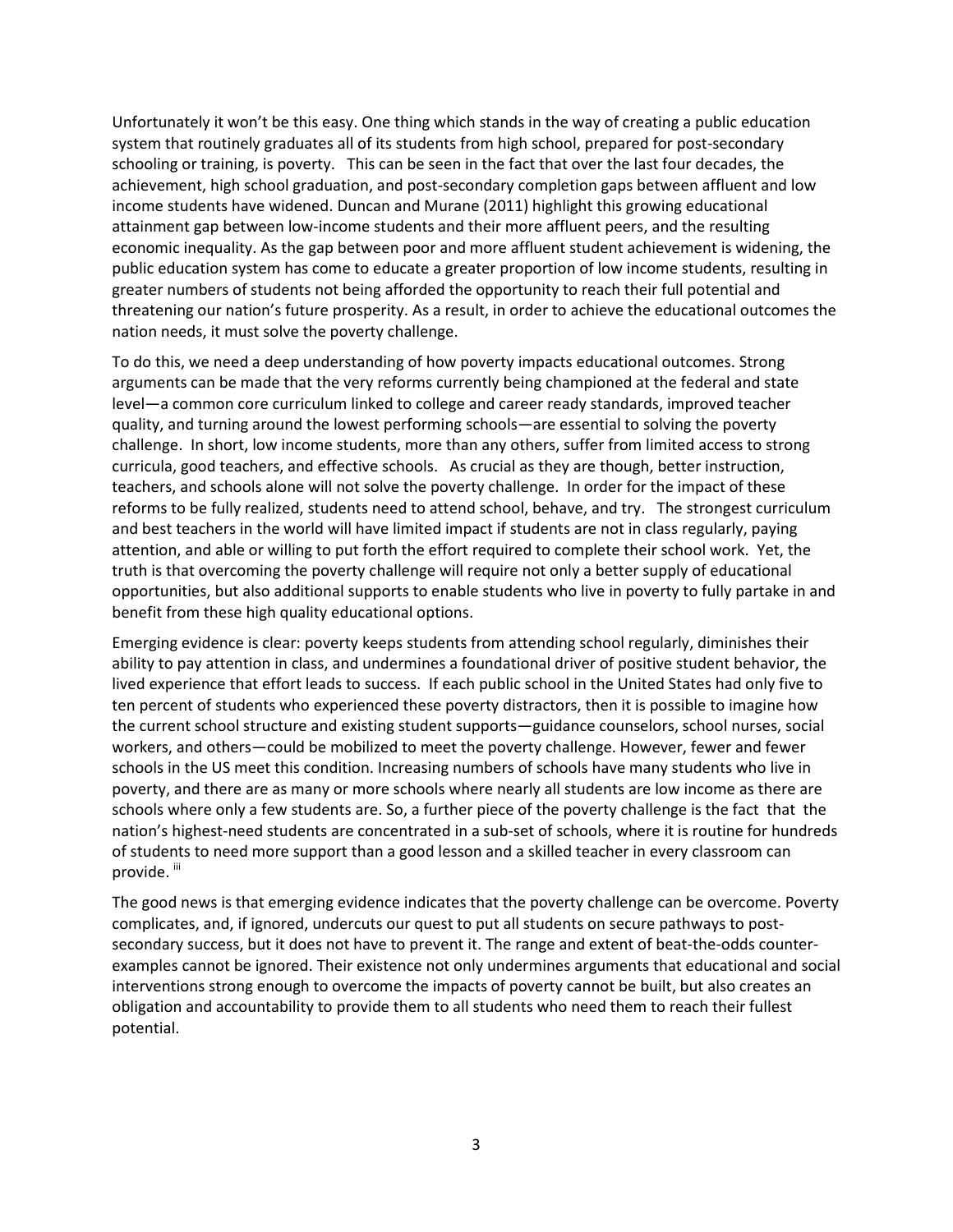To solve the poverty challenge, we need more innovation particularly in school design, but we also need to improve the ability to implement and scale existing evidence-based reforms and supports that have been shown to work. Fortunately, tools exist which can help accomplish this. One of them is federal policy and funding levers. The stated purpose of the federal Elementary and Secondary Education Act (ESEA) is to help schools and students overcome the effects of poverty – to even the playing field. Its impending re-authorization offers the opportunity to better our ability to meet the poverty challenge, as do the re-authorization of the Perkins and Workforce Investment acts. The Serve America Act and the Education Corps it created provide another powerful tool. Finally, the ESEA flexibility currently being given to states who adopt innovative reform strategies, the Race to Top, and Investing in Innovation federal programs offer another set of opportunities to redesign the current school structure to meet the scale and intensity of low-income students' needs.

Another underused tool is the rapid advancement over the past decade of the nonprofit sector. Both established and entrepreneurial nonprofit organizations are uniquely positioned to project additional person power employing evidence-based strategies and reforms into schools and school systems which educate high concentrations of low income students. Student and family support organizations like the Boys and Girls Club, Big Brothers and Big Sisters, Communities In Schools, and the United Way, along with national service organizations like City Year and Experience Corps, and human capital development efforts like Teach for America and New Leaders for New Schools, as well as programmatic efforts like Citizen Schools and College Summit, have all increased and continue to increase their capacities. The impact these enhanced capacities can have on meeting the poverty challenge, however, has not been systematically exploited yet.

This white paper focuses on an important and under-conceptualized thread in the weave of efforts needed to ensure that all students graduate from high school prepared for college and/or career training: enhanced student supports. In order to overcome the poverty challenge, schools that serve high concentrations of low income students need to be able to provide direct, evidence-based supports that help students attend school regularly, act in a productive manner, believe they will succeed, overcome external obstacles, complete their coursework, and put forth the effort required to graduate college-and-career ready. This paper will accomplish this goal by first looking at the impacts of poverty more closely, then showing how current efforts to provide student supports have and will continue to fall short. Next, it will examine what the evidence base says about effective student supports. It will conclude by exploring how federal policy and funding can be designed to promote the implementation and spread of evidence-based, direct student supports, how the nonprofit sector can be organized to increase the effectiveness of the student supports it provides, and how schools and school districts can create the conditions needed to maximize the impact of these direct student supports. The paper draws on the emerging evidence base to examine these topics, and call upon the insights gleaned through the author's fifteen years of participant-observation in the effort to create schools strong enough to overcome the ramifications of poverty and prepare all students for adult success.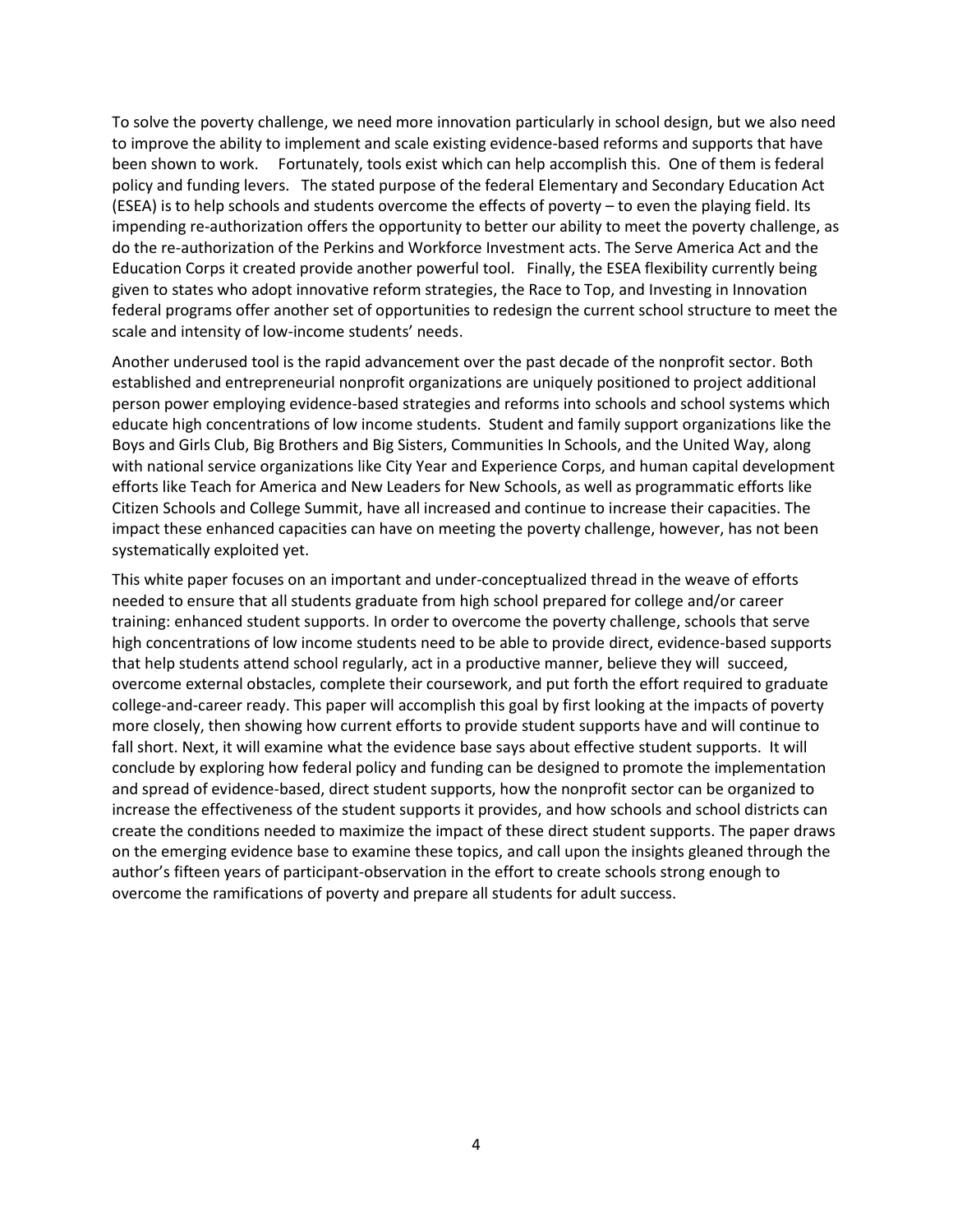## **The Impact of Poverty on School Success**

Poverty is a bear. Its impacts on students are both obvious and subtle. The impacts of food scarcity, housing instability, and insufficient access to medical and dental care are clear. If a student is hungry, without a home, suffering from untreated ailments or in need of glasses, it is difficult for him or her to focus on schoolwork. Poverty also brings with it an increased exposure to violence and the lived experience that life is capricious which further shapes student behavior directly and indirectly in complicated and often counter-productive ways. Another characteristic of poverty is living under constant stress, which research is beginning to show has a wide range of negative physical, emotional, and mental health effects. Finally, since in the US a large percentage of students who live in poverty come from single-parent, but sometimes multi-generational households, especially as students hit early adolescence there can be a range of sibling, family, and elder-care responsibilities thrust upon them that their more affluent peers do not, in general, experience. These impacts of poverty, in turn, influence students' success at school, not only through their preparation for academic achievement but also by affecting their attendance rates and patterns, their inter-personal behaviors and relations, and the amount of effort they can and will put into their school work.

Poverty's effects on students' preparation to achieve academically are well documented in Paul Barton's 2003 "Parsing the Achievement Gap: Baselines for Tracking Progress." Students living in poverty, on average, start their educational experience significantly behind their peers in terms of the precursor reading and mathematics skills and the knowledge they bring to school. Differential experiences during the summers between grades widen these gaps. As they grow older, students in poverty tend to have less academic background knowledge and more limited vocabularies which further challenge the pace with which they read and absorb new academic material.

Because students who live in poverty often experience less stimulating learning environments outside of school, steady school attendance and participation is even more critical for students who live in poverty than it is for their more affluent peers. Poverty, however, greatly increases the likelihood that a student will be chronically absent (miss 10% or more of school, in essence a month or more of schooling in a year) and not attend regularly (miss 5 or fewer days of schooling). Neither the magnitude of chronic absenteeism nor its negative effects are commonly understood, because chronic absenteeism is typically not measured.

Currently, only a handful of states report chronic absenteeism rates at the school level. Yet the emerging evidence is clear: student's academic achievement, odds of graduating from high school and likelihood of enrolling in post-secondary school or training are all highly sensitive to a student's attendance patterns. Missing even two or three weeks of school in a year has negative consequences for students who live in poverty, and missing a month or more throws a student completely off track. In highpoverty schools however, the chronic absenteeism rate can easily reach 15% at the elementary level (50 or more students), 25% in the middle grades (100 or more students), and 40% (250 to 500 students) or more at the high school level. At these levels, even students who attend regularly are affected, as teachers are faced with a different constellation of students in their classrooms every day, undercutting the flow and effectiveness of instruction. In this situation, teachers face an impossible choice of either slowing instruction to review what was covered yesterday or the day before for returning students or to forge ahead and then likely face behavioral interruptions from frustrated students who have missed class and are struggling to grasp the material. Without a thoughtful and sufficiently supported response, the high levels of chronic absenteeism often found in high poverty schools can completely overwhelm a school's ability to serve its students effectively.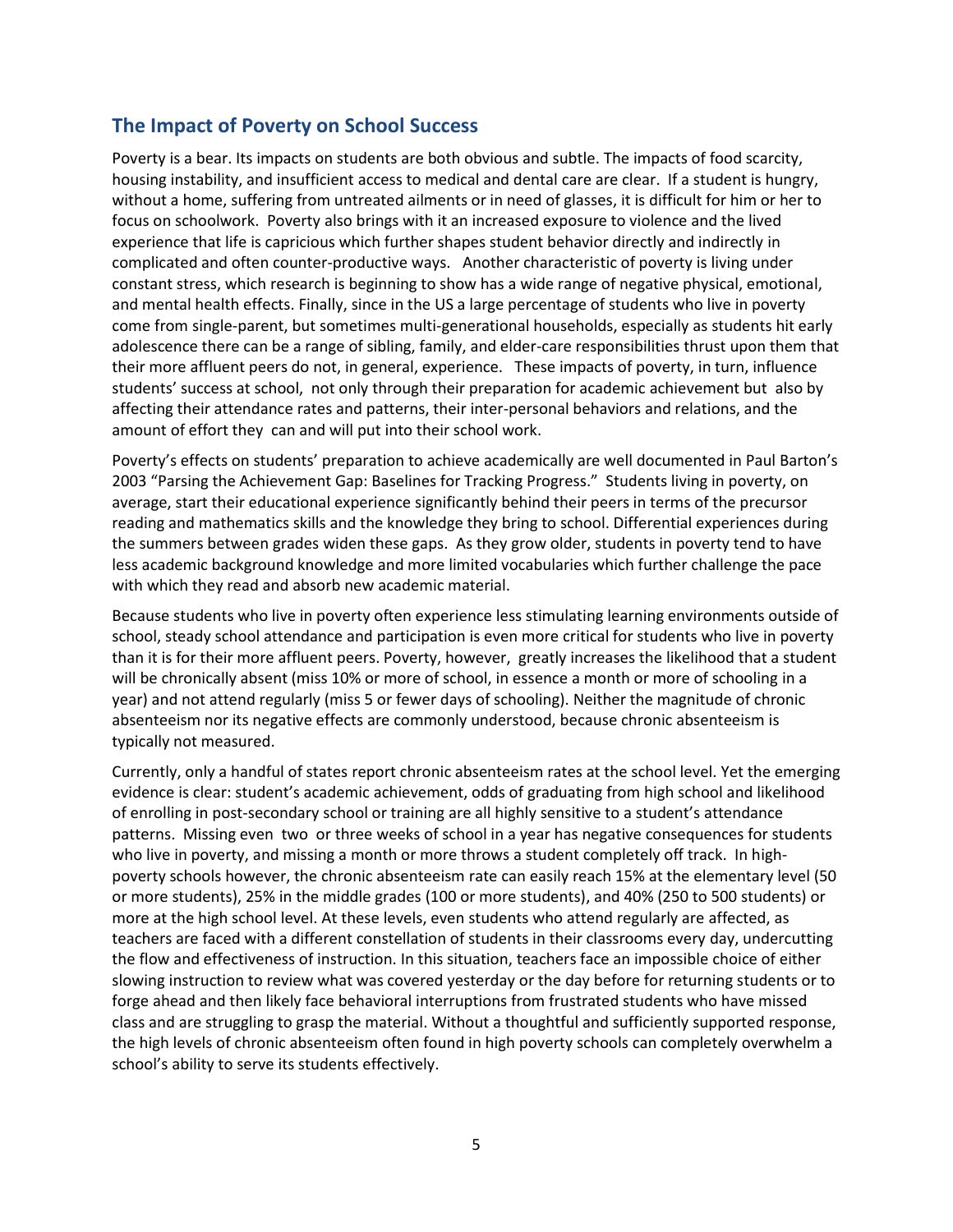Poverty also affects students' behavior in school. Students arrive at school weighed down by the tensions of living in poverty: the after-effects of family and neighborhood disputes, the fatigue of juggling school, home, and work responsibilities, and the need to toggle between a street persona and a school persona. In high-poverty schools, the impact of this can be seen in sky high suspension rates involving hundreds of students. Data recently released by the Department of Education's Office for Civil Rights shows that over time, in some school districts the majority of poor and minority male students will be suspended at least once. Some, perhaps many, of these suspensions result from an overreaction to student behavior and overuse of suspensions for behavioral infractions that could be handled through less drastic sanctions. Even so, the suspension data indicates the prevalence in high poverty schools of a significant gap between expected and realized student behavior. As a result, large amounts of class time and adult energy are expended managing student behavior, and students perceive that they are constantly being sent signals that they are not conforming to the norms of the school. This in turn can propel the students to push back, skip school, or simply withdraw from active participation.

Student effort is also affected by poverty. Many of the circumstances of poverty cited above that lead to behavioral issues can also undermine the amount of effort students can or will put into their schoolwork. This dearth of effort can be seen in the low GPA's found in urban school systems, where in non-selective secondary schools average GPA's are often in the D range (i.e. below 2.0). Retention rates are also high because students fail core courses. This data challenges the urban myth, that students are given good grades for just showing up and not misbehaving. A major reason why students receive low or failing grades is because they do not turn in assignments or complete their schoolwork. This sets up a number of counter-productive dynamics.

First, there are students who pass key exams but receive low or failing grades because they have accumulated multiple zeros for not completing assignments. The student assumes that because they passed the test, they should pass the course. When they fail the course, they attribute the failure to the teacher not liking them, rather than recognizing that the course failure stems from not turning in their assignments. Students' misunderstanding of the source of their poor course performance prevents them from reflecting on what they might need to do to improve their academic performance.

Second, because many students who live in poverty have experienced the sting of course failure in earlier grades they seek to shield themselves from again experiencing the negative feelings associated with this failure by denying effort. In this way, the anticipated course failure can be attributed to the fact that they did not care or try, which can be self-corrected in the future, rather than putting themselves in a situation in which they believe they tried their hardest and still failed. Alternatively, some students act out in this situation because they would rather be viewed by their classmates as bad than dumb.

Finally, there is the case of the highly engaged C or D student with very heavy family responsibilities. This student is desperately trying to manage schoolwork and family responsibilities, but the time he or she has to complete homework outside of school hours is very limited. When a teacher, unaware of the student's home situation, benignly states that the student has not put in enough effort lately, it can trigger a negative response from the student. The impacts of poverty on student effort are hugely consequential because the evidence is clear: course failure propels students on the path towards dropping out, and course success (earning a B or better) launches students towards post-secondary educational attainment.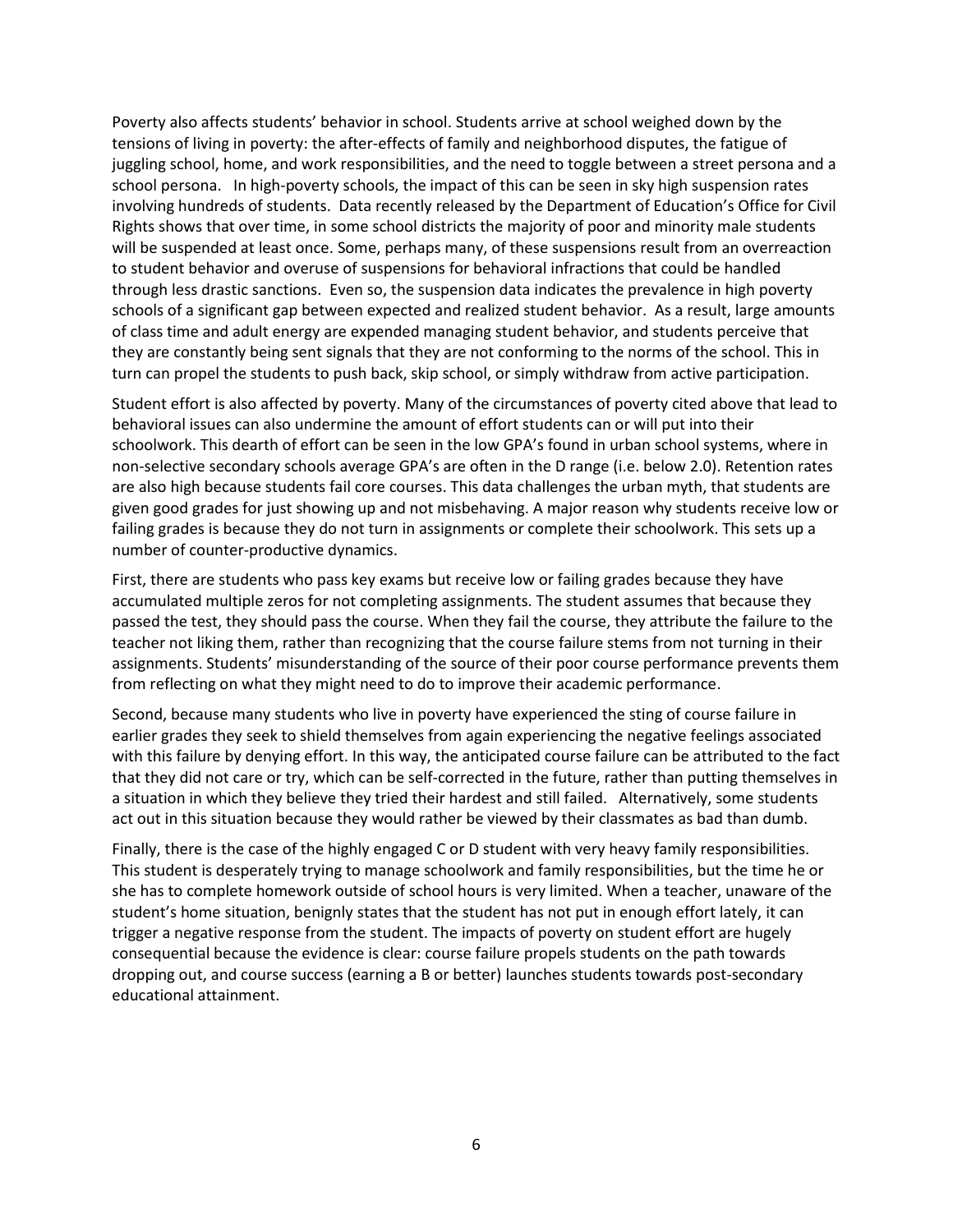# **Why the Standard Operating Procedures Currently Employed by Schools to Mitigate the Effects of Poverty Don't Work**

Currently there are standard operating procedures schools use to deal with the effects of poverty on students' ability to attend, behave and try. These strategies include grade retention; class size reduction; test prep and the ad hoc, temporary, non-strategic accumulation of externally funded student supports. Since these practices are not specifically designed to improve students' attendance, behavior, and effort their impact is limited. The ineffectiveness of these strategies also makes them costly, resulting in wasted federal and local dollars that if invested in initiatives specially designed to address the effects of poverty could yield positive outcomes for students and maximize the taxpayer investment. In the paragraphs that follow, I provide greater detail on the shortcomings of the strategies listed above.

## *Grade Retention*

Grade retention is used when students fail to demonstrate sufficient mastery of key academic skills or are unable to pass courses required for grade promotion. Chronic absenteeism is a key driver of grade retention. Students who do not attend school regularly have trouble mastering critical academic skills and/or passing courses, and are compelled to repeat the grade. The theory behind grade retention is two-fold: first, it is thought that providing extra time will enable students to acquire core academic competencies and, second, it is believed that the fear of grade retention will propel students to try harder to master the key academic material required to pass the course. In practice, there is little evidence that grade retention works and compelling evidence that students who are retained, especially if it occurs more than once, have considerably lower odds of graduating from high school.<sup>10</sup>

The growth of grade retention polices and multiple grade promotion gates, such as third, fifth, and eighth grade, has led in some states to growing numbers of middle grade students who are two or more years over age.<sup>v</sup> No one is angrier than a 16 year old  $8<sup>th</sup>$  grader, and there are few effective strategies to get these students back on track. In a 2002 analysis, Andrew Martin found that grade retention had a consistently negative impact on student motivation, engagement, and academic performance, undercutting the very goals of grade retention practices. Moreover, in a perverse way, some high school students, in schools where grade retention has become a norm, and therefore lost much of its stigma, use grade retention to shop for better or different teachers. If they don't like a teacher, they skip class, confident that they can take the class again with another teacher, the following year.

It should be noted that a distinction can be drawn between grade retention and grade promotion policies. It is possible to have strong grade promotion policies, which establish key points in time when students need to demonstrate mastery of key academic skills to move on to the next grade, without using grade retention as the default remediation strategy. Students failing to meet the promotion gate can be designated to receive individualized tutoring tailored to their unique learning needs or can be asked to attend intensive summer, Saturday, or after-school extra-help programs that employ evidencebased strategies to close critical skill and knowledge gaps.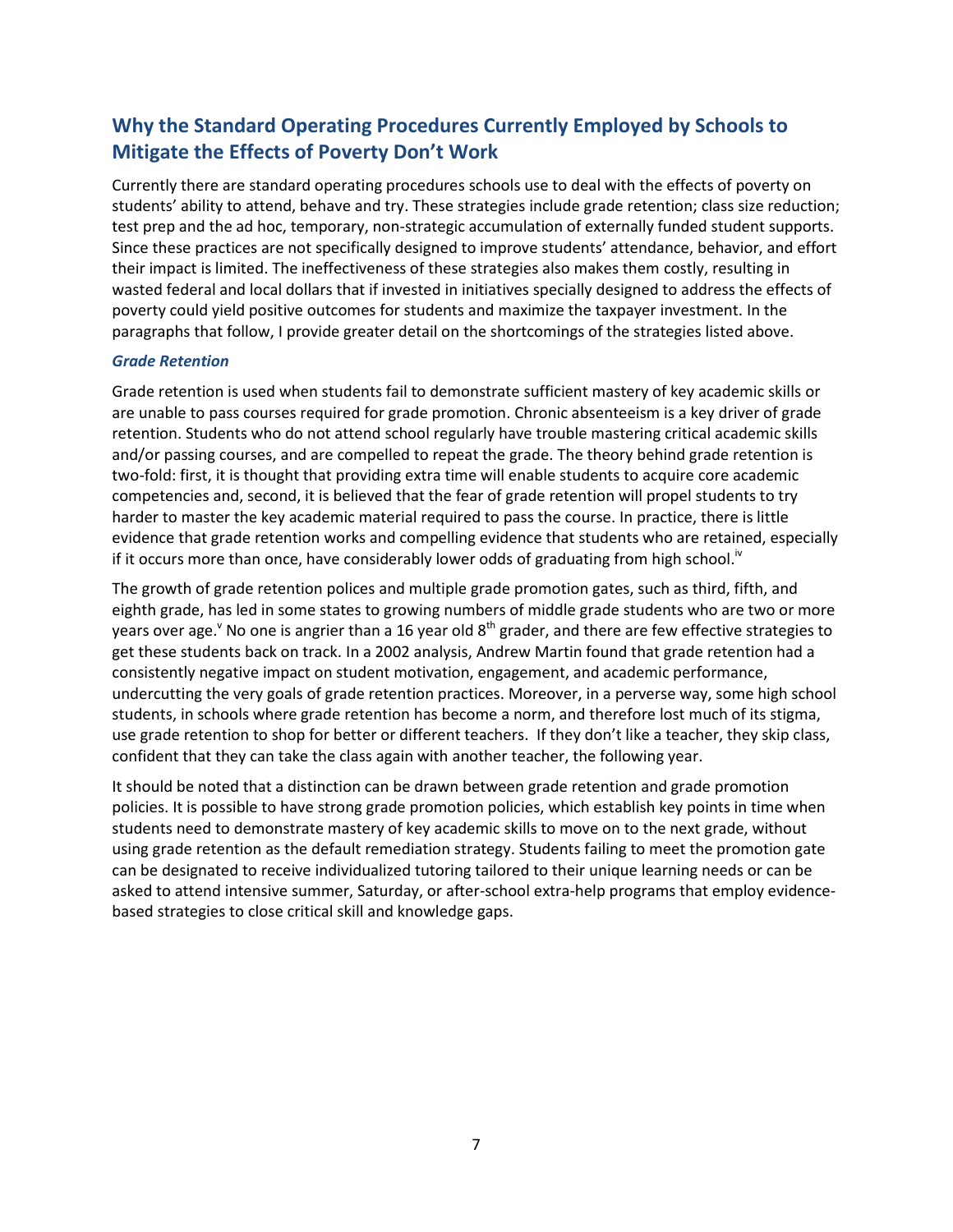One reason why grade retention may remain popular despite the evidence against its effectiveness is that it is perceived not to cost much, if anything. This perception is an artifact of how public education is often funded. In school districts that receive per pupil funding from local, state, and federal revenue sources, funding is based on the number of pupils in a school or district, and not their grade progression. In short, whether a student is promoted from  $3^{rd}$  to 4<sup>th</sup> grade or retained in  $3^{rd}$  grade, the school district receives the same funding. However, in terms of total dollars needed to educate a student, or the true cost of educating a student successfully to a given outcome, grade retention is incredibly costly. Take the simple case of a school district which spends \$10,000 in local, state, and federal funds to educate each student. If a student repeats third grade, the cost of educating that student to a 3<sup>rd</sup> grade standard has doubled for the third grade from \$10,000 to \$20,000. Moreover, the cost of providing that student with a kindergarten through third grade education has increased 25%--from \$40,000 to \$50,000. Given that grade retention often has negative rather than positive benefits, the actual cost is much higher, because if the grade retention ends up contributing to the factors that propel a student to drop out then in part it is responsible for the lost tax revenue and increased social service costs that research has shown are incurred when a student drops out of secondary school.

By contrast, if an intensive summer intervention, at a cost of \$2,000 per student, or even a targeted prevention intervention, such a one-on-one tutoring or mentoring at the cost of \$500 per student, with solid evidence of success were proposed as the best intervention for students at risk of not meeting grade promotion criteria, these strategies would erroneously be viewed as additional costs, and cut when funds got tight. Yet, from a return-on-investment and total-cost- to-educate-to-standards perspective, effective summer intervention programs and high quality mentoring and tutoring for struggling students would be far more cost effective than grade retention.

## *Class Size Reduction*

The economist Edward Lazear has elegantly shown how the contradictions of class size reduction can be reconciled. The evidence shows that class size reduction yields significant positive results in only a few narrow situations, primarily when very significant class size reductions to 15 students or less are applied to classes of low income students, particularly in the early grades. Yet most practicing teachers and administrators advocate for class size reduction. In fact, small increases in class size—adding one or two more students per classroom—are often seen as major setbacks only to be taken in times of extreme economic duress. The answer Lazear argues is neither academics nor pedagogy, but rather behavior. Through class size reduction, teachers are trying to minimize the odds that they will be overwhelmed by disruptive, distracting, or time-consuming students. In short, the larger the class, the greater the likelihood that teachers will have numerous rather than just one or two students whose behavior disrupts classroom learning. Administrators explicitly or implicitly see the value of attempting to reduce the behavioral load in classrooms because the bane of their existence is office referrals: students sent to the office for acting out or behaving inappropriately in class. Administrators recognize that if teachers cannot manage their classrooms, not only does instruction suffer, but also administrators will be distracted from their tasks by the sheer number of students sitting in the office. Seen in this light, class size reduction is in essence the go-to intervention teachers and administrators use to offset the effect students in need of additional behavior support have on classroom learning. Since it is a broad-stroked and non-directed strategy—it does not directly seek to improve student behavior, just limit its effect – class size reduction is a low impact, and hence high-cost strategy. $^{\text{vi}}$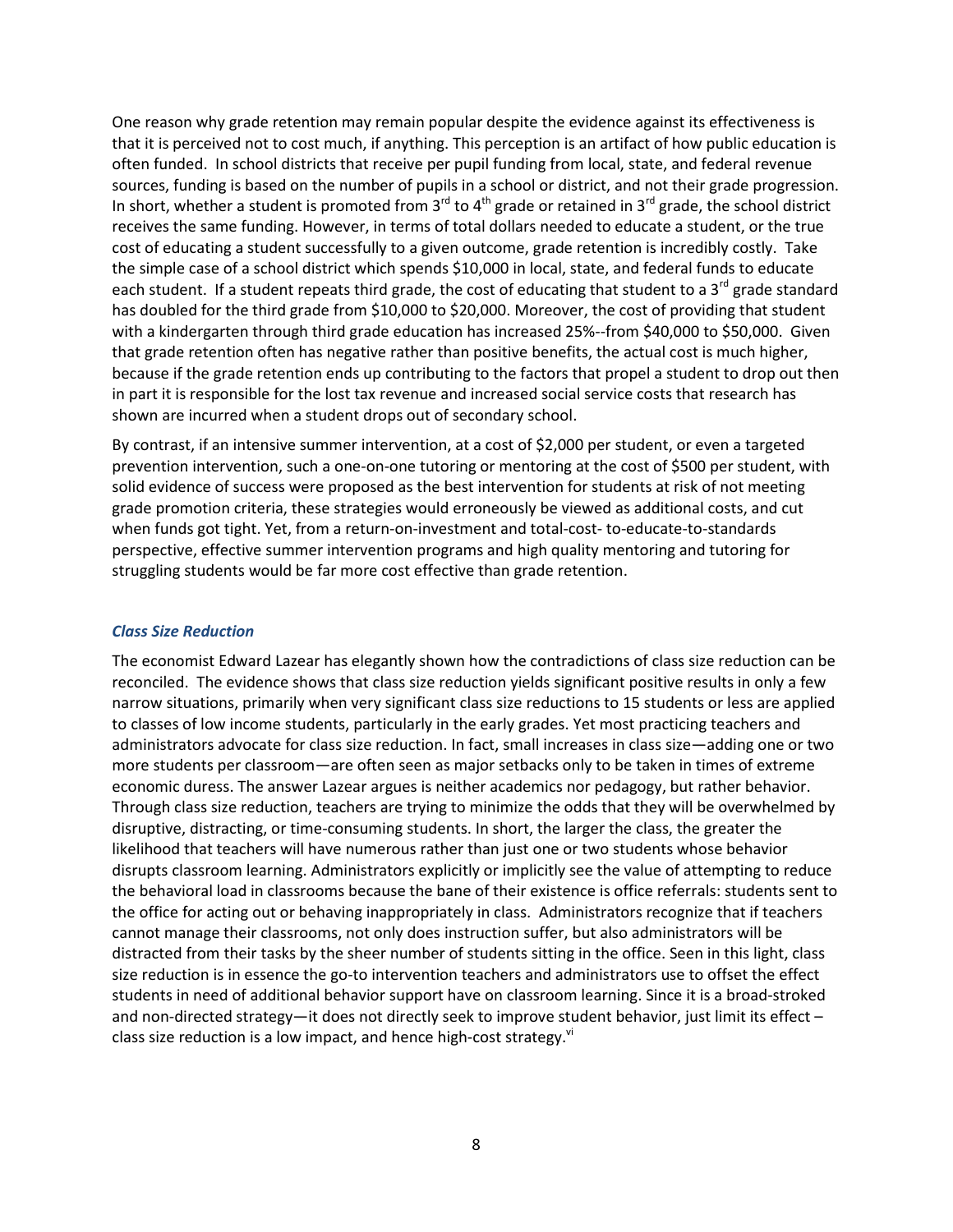## *Test Prep*

If grade retention is viewed as a no-cost solution to the effects of poverty on students' ability to attend and try, and class size reduction is viewed as an implicit strategy to address student behavior, then test prep is simply seen as a necessity. Given the realities of high stakes testing, schools view test prep as a means to narrow and focus student effort on the most essential skills needed to reach mandated levels of performance on state or local assessments. Schools calculate that students on their own will not do the necessary work to get ready for the exam and that regular classroom instruction is not sufficient.

The effectiveness of test prep, however, is weakened by the same ramifications of poverty that plague classroom instruction, namely poor attendance, inappropriate behavior, and inconsistent effort. Test prep may be even further affected by these factors as students view test prep as repeating prior instruction often in a very rigid and non-engaging manner. As a result, students determine that not much will be missed if they skip the class, act out, or tune out. By the time they are early adolescents, students who live in poverty are often managing complex lives with a fair degree of autonomy. They are balancing home responsibilities such as caring for younger siblings and providing elder or even parent care, and the need or desire to make money. In their cost-benefit analysis, if they believe not much is going on in the classroom because it is only test prep, then they make the calculation that it is a good time to attend to other aspects of their lives.

This decision to be elsewhere or not put forth much effort in test prep is also propelled by the fact that many "high stakes" assessments actually have limited or no stakes for students, as they are used to evaluate the success of the school and, increasingly, teachers and administrators. However, the very fact that administrators and teachers view students as not trying on something which does matter to the school, or teacher's and administrator's ability to retain their jobs or earn a promotion can lead to a further loss of hope and investment in students. Perceived lack of effort among the highest needs students can also provide implicit justification for focusing attention on students who are close to proficiency rather than those with the largest skill gaps. VII

## *Ad Hoc Accumulation of Externally Funded Student Supports*

The final de facto student support strategy which predominates in schools which serve high poverty populations is a hodge-podge of externally funded student support programs. Schools, by and large, are aware that many of their students do need extra supports. As a result, they accept whatever help comes their way, as long as it is fully or partly paid for by someone else. This leads to a "random acts of kindness" approach to supporting struggling students. In any given year, as external funding ebbs and flows, there is a different collection of programs in the school serving a different sub-set of student needs. The effectiveness of this approach is undermined at four levels.

First, there is usually a lack of strategically matching student need with the service offered. Many schools do not conduct needs assessments. As a result, the students in need of additional support are not always accurately identified, the type of support struggling students need is often not understood, and the scale and intensity of student need is often overlooked. Thus, there can be too much of one type of support and too little or none at all of other essential supports.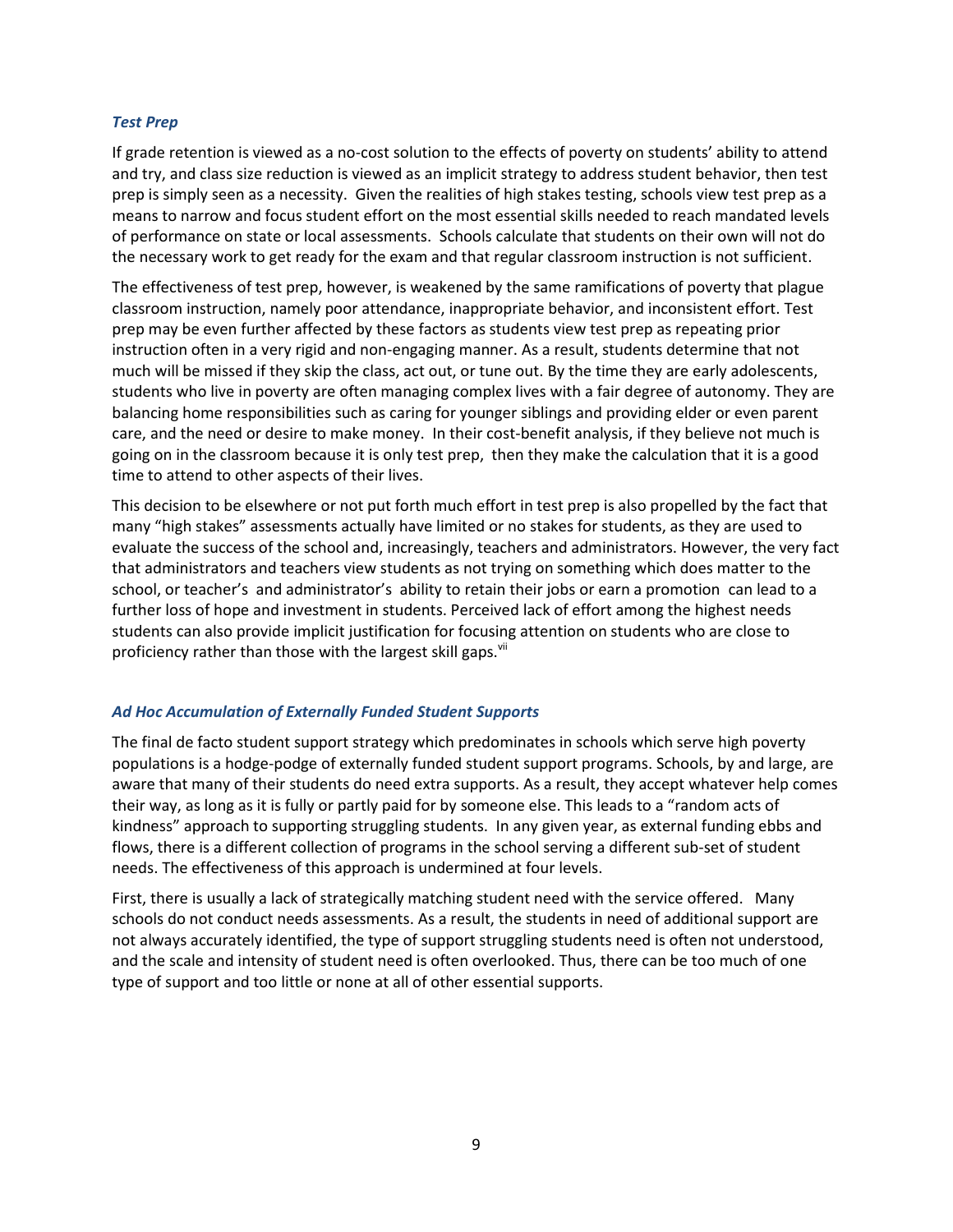Second, there is typically little coordination between external support providers and classroom teachers, resulting in a lack of alignment between the services provided and classroom lessons. The classic example here is the after school tutoring program which gives students a pre-test, identifies student weaknesses, remediates them successfully, but focused on fractions when the student's test at the end of the week was on probability. This lack of alignment results in many students participating in the afterschool programming failing the test. Numerous evaluations of after school tutoring programs have revealed that these programs have limited effectiveness if the content is not directly linked to classroom learning.<sup>viii</sup> Most recently, researchers from the University of Maryland and Rowan University conducted a randomized comparison of students in after-school programs to a control group of students without any educational services beyond the traditional school hours. The researchers found "no differences between treatment and control youths on measures of conduct problems, academic performance, school attendance or any of the intermediate behaviors targeted."<sup>ix</sup> Yet in the few cases when intentional efforts have been undertaken to link after-school activities with classroom needs and student behaviors in school, like in Providence Rhode Island, than much stronger impacts have been found.

Third, there is no stability. Student support programs come and go as their funding waxes and wanes. This prevents improvement over time, and the creation of an integrated set of providers, organized against identified student need. It also wreaks havoc with the relationships students have formed with the external providers. Students who live in poverty are in many respects starved for adult attention and support. When this support is available one year, and then simply gone the next year, it further exacerbates students' perception that adult support is inherently unreliable. This then can make students less willing to seek adult support in the future.

Finally, there is limited accountability for supporting overall student success. If external student support providers essentially have to pay for themselves, they are then driven to focus on the outcomes that are fundable and can be more easily attributed directly to their efforts. As a result, adult effort is directed to smaller and more fragmented outcomes often involving tallies of services provided rather than towards a collective effort to enable students to attend, behave, believe they can succeed, feel connected to school, and put forth the effort needed to learn and complete their schoolwork.

Supplemental Educational Services (SES), policymakers' laudable effort to provide additional support for low-income students attending low-performing schools through the No Child Left Behind Act is an excellent example of an effort to support struggling students that has yielded minimal advancement among participating students while incurring significant costs. SES has faced all four challenges outlined above: mismatch between student need and the services provided, lack of alignment with classroom learning, consistency, and misdirected focus on preset goals as opposed to adjusting curriculum to ensure students receive the right support at the right time. As a result, research indicates that supplemental educational services participation has a minimal effect on students' academic achievement.<sup>x</sup> In fact, an analysis of Minnesota students revealed that the academic performance of students who received tutoring services from SES providers did not differ from the performance of their non-participating peers.<sup>xi</sup>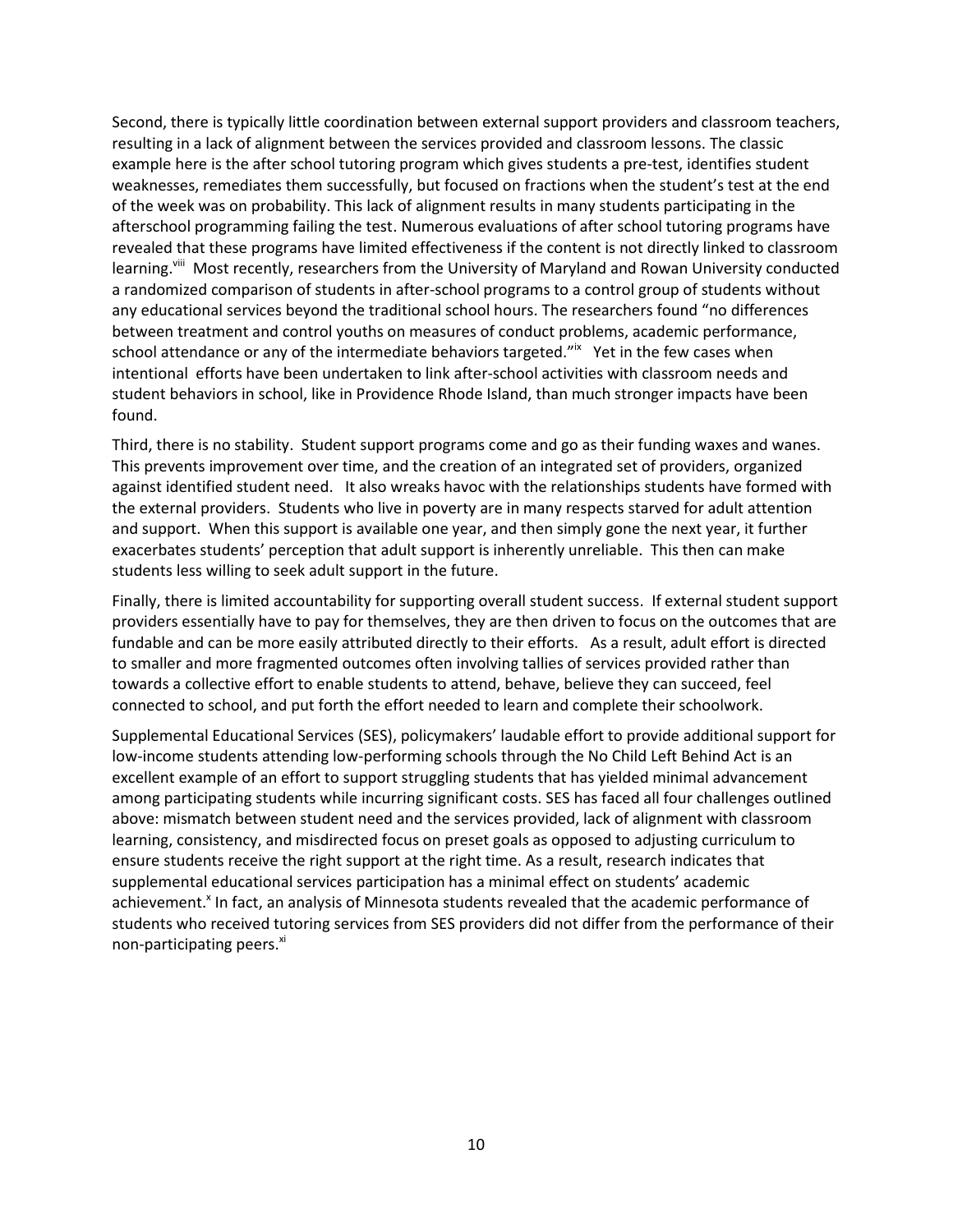### **Understanding Where We Are to Find a Better Way Forward**

In sum, providing student supports in high poverty schools is under-conceptualized. Yet on the ground, in the classroom and the school the need exists—as teachers and administrators experience first-hand, the grinding effects of poverty as expressed through sporadic attendance, inappropriate behavior, and constrained effort. Seeking to mitigate poverty's effects with the avenues open to them and the tools at their disposal, front-line educators have adopted a series of responses that have become routinized into standard operating procedures. As such, they are often not subject to much reflection or analysis. When examined more closely, it becomes clear that grade retention, class size reduction, test prep and an ad hoc collection of externally funded student supports are neither effective nor cost-efficient means of providing students with the supports they need to mitigate the ramifications of poverty. In some circumstances, these strategies exacerbate rather than mitigate student need and in so doing, further drive up their cost.

## **Solving the Student Support Puzzle**

The first step in creating more effective and cost-efficient student supports is to openly acknowledge student need. Poverty can neither be willed away nor ignored. If we are serious about providing all students with real pathways to post-secondary success, and as the nation we need to be, we must recognize that these pathways will not become available without an evidence-based and strategic approach to providing student supports. This approach must also have consistent, intelligently targeted funding at the federal, state, school district, and school levels.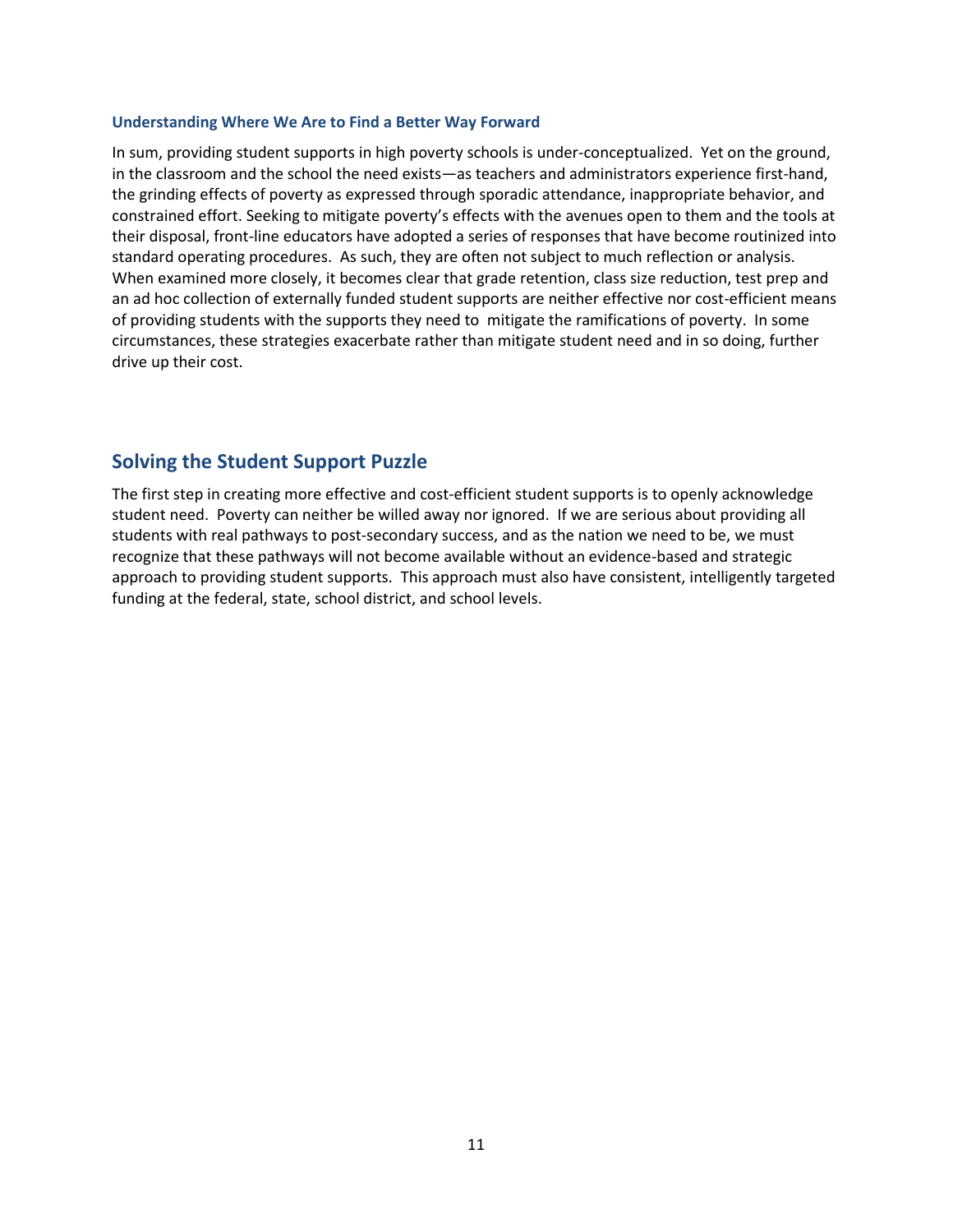# **An Evidence-based and Strategic Approach to Providing Student Supports that Mitigate the Effects of Poverty and Enable College and Career Readiness for All**

Existing evidence and experience highlights the critical, core components of an evidence-based and strategic approach to providing student supports.

## *Establish Student Needs*

To start, there is a need to understand the scope, scale, and intensity of student needs, and how these needs are distributed and concentrated across schools. At the most basic level, this means measuring and making available information on the extent of chronic absenteeism, behavioral challenges, course performance and academic achievement at the school level. This information is currently available in some states and some districts, but much of it often is not.

Academic achievement data, thanks to the No Child Left Behind Act of 2001, is the most readily available. However, school readiness data for incoming elementary, middle, and high school students is often not available, making it difficult for educators to discern what critical skills students lack, and will need focused attention to acquire. Behavioral data of the most basic level –the number of students suspended—is often, but not always available. The recent US Department of Education Office of Civil Rights survey shows that more detailed behavioral data can be collected and disseminated.

Perhaps the most essential piece of information is currently the least accessible: the number of students who are chronically absent—those who miss 10% or more of school or are on a path to missing a month or more of school—and, the number who attend regularly – students with five or fewer absences in the course of the school year. Currently, as cited in the upcoming report – "The Importance of Being In School: A Report on School Absenteeism in the US," only four states—Georgia, Florida, Maryland and Rhode Island—make this important attendance data publicly available. A handful of school districts also report the data but are not sharing it in a timely manner which would allow educators to react to it, though New York City is heading in this direction.

This information on student need must be leveraged to target the right kinds of supports at the scale and intensity required. For example, if a high school learns that it will have 75 students entering  $9<sup>th</sup>$ grade reading at the 5<sup>th</sup> grade level, then it needs to have a literacy intervention with evidence of effectiveness specifically designed for this population. This high school will also need to provide these supports to all 75 students. Having a single literacy lab that can serve 25 students would not be sufficient. Similarly, if data reveals that a school will have 50 new students with a history of chronic absenteeism, it needs to design a proactive campaign to make sure these students attend regularly and not wait until these students have missed a week of school.

While easily accessible school and student level information on the extent of chronic absenteeism, behavioral challenges, course performance, and academic achievement is essential, it is not sufficient. In order to maximize the effectiveness of student supports, it is critical to conduct building-level needs assessments and student surveys and/or focus groups. The data collected through these strategies will provide guidance as to the root causes behind the attendance, behavior, and academic data which will facilitate getting the right intervention to the right student at the right time. A growing set of tools is available to collect this survey data. Examples include the Gallup Student Poll and teacher, parent, and student surveys, which many districts and states are collecting as part of their accountability systems.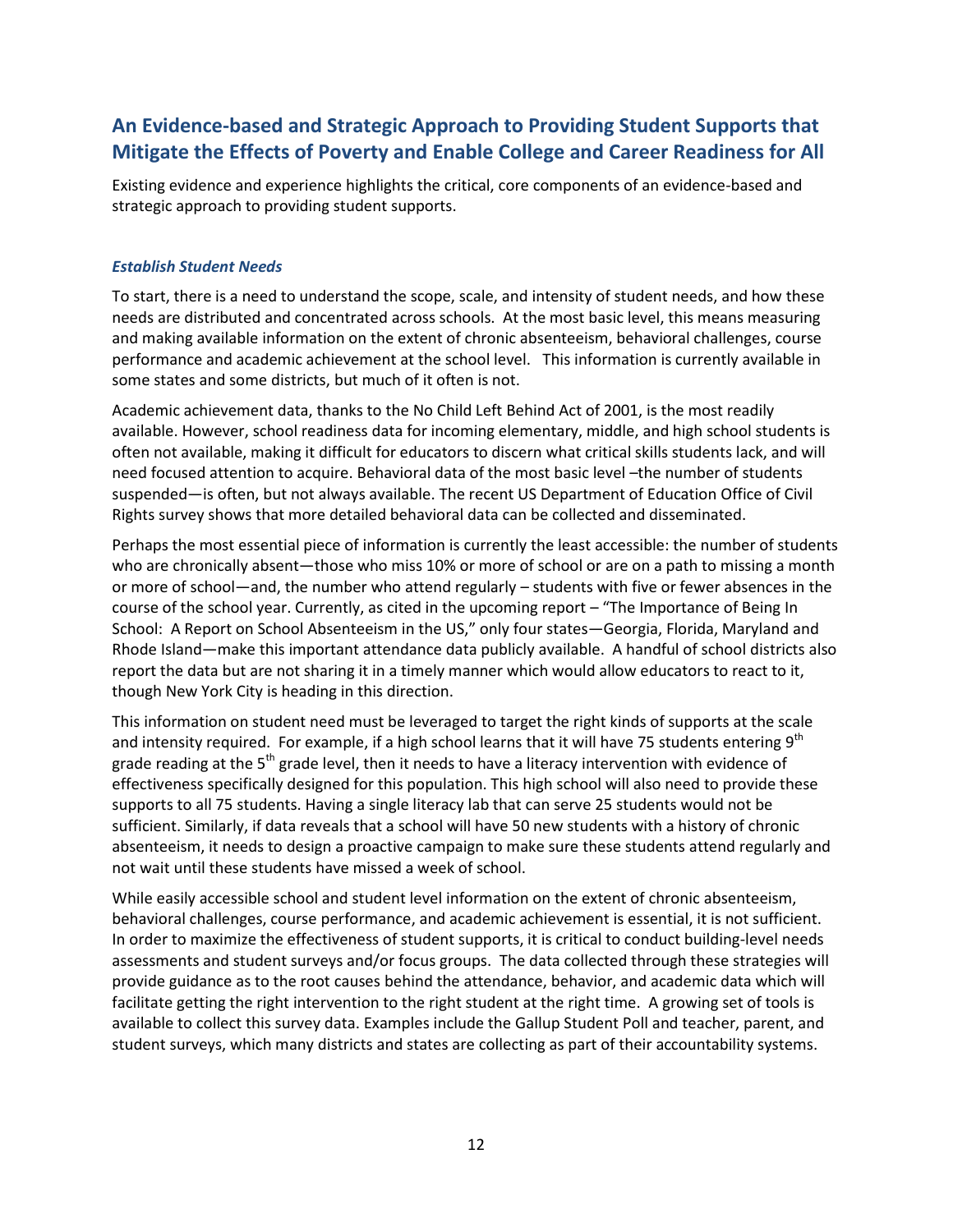## *Implement Early Warning Systems and Extend Them to Post-Secondary Success Indicators*

It is essential to collect data on the educational challenges which stem from living in poverty and hamper student learning in order to organize a strategic and sufficient response. However, the data collection practices outlined above do not provide the real time data needed to keep students on track to post-secondary success.

A second key component of an effective student support system is the use of early warning indicators, the signals that a student is falling off track or is on track to a desired goal like high school graduation and college attainment. Evidence shows that in high poverty environments close to 50 percent of the students who will drop out of school start to show signs of distress as early as sixth grade. The key early warning indicators are the ABC's—attendance, behavior and course performance, the very same variables identified as the mechanisms through which poverty exerts a negative influence on educational outcomes.

Emerging second generation early warning systems go beyond these core measures in two ways. First, they capture early, early indicators such as attendance patterns, office referrals, and failing a test or not turning in major assignments, enabling educators to intervene at the first sign of trouble. Second, they extend from their initial focus on grades six through nine and dropout prevention, to data sets that include kindergarten through grade twelve data to capture critical post-secondary success indicators.

In order for early warning indicators to be of use, real time or near real time data needs to be easily available at the teacher and classroom levels. Time has to be built into the school schedule for teams of adults who work with common sets of students to regularly analyze early warning indicator data, share insights into the root causes of off-track behaviors, devise interventions, assign champions, and monitor each intervention's effectiveness. If the intervention is not working, then the adult team supporting the student must increase the intensity and vary the modality until success is achieved. Many schools, however, are unable to dedicate sufficient person power to carry through the interventions identified to meet student's needs. As a full-time presence in schools, national service members represent a costeffective human capital strategy that can help schools have the person power needed to implement and deliver the needed support.

## *Amass the Person Power Needed to Form Relationships with All Students in Need of Additional Support*

In order to provide students with the supports they need to overcome the effects of poverty, it is necessary both to develop a problem solving capacity and to be able to change student behavior. Neither of these approaches is possible without first forming a positive relationship with the student. This is why student support is ultimately a person to person retail business. In the lowest performing schools, with high percentages of students living in poverty, strategies need to be developed to amass sufficient person power to form supportive relationships with the hundreds of struggling students in need of individualized support. A second shift of well-trained adults, who are able to help teachers provide these supports at the scale and intensity required, needs to be mobilized, from both inside and outside of the school. Key sources of this person power include national service members, community volunteers organized by intermediaries like the United Way, through city-wide efforts supported by Cities of Service, peer leadership programs, and evidence-based face to face and virtual mentoring.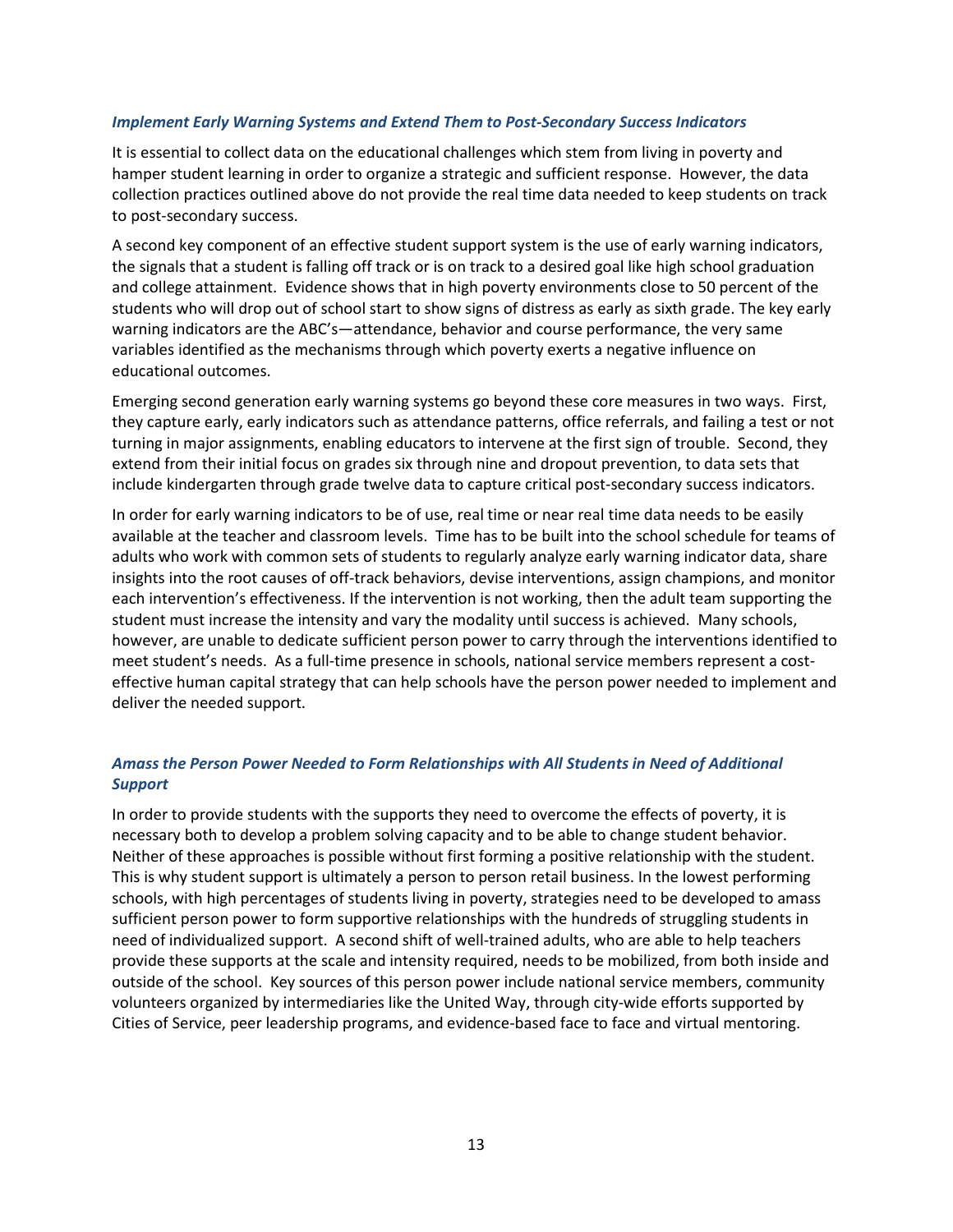## *Teach Students Skills and Approaches to Increase their Personal Agency*

As essential as a helping hand from an adult is to students in need of additional supports, it is also critical that we more formally teach students the skills and approaches they need to strengthen and expand their personal agency. Evidence-based programs that teach resiliency, self-management, study skills, conflict resolution, leadership, communication, and programs to create a college-going and careerfocused student culture are important tools that need to be widely adopted.

## *Adopt a Prevention, Real Time intervention, and Rapid Recovery Student Support Perspective*

Redefining the goal of elementary and secondary education as having all students graduate from high school prepared for college and a career necessitates a substantial change in the mindset with which student supports are approached. Keeping all students on track to post-secondary success will require more thoughtful attempts to mitigate the negative effects of poverty before they impact student achievement. This will require more extensive prevention work. For example, enrolling students who in prior years had behavior issues in a conflict resolution course at the start of the year, or assigning students who exhibited an off-track indicator the prior year to a success mentor—a role that can costeffectively be filled by a national service member or community volunteer – will enable students to receive the support they need before they have exhibited any new signs of duress. In addition, through close monitoring of student progress, much more rapid intervention is possible. For example, if a student has miserably failed a mid-term, there is no need to wait for him or her to fail the final before action is taken. Instead, intense supports should immediately be provided to enable the student to catch up within the term and ultimately pass the course.<sup>xii</sup> Finally, when prevention and real-time intervention are not sufficient, recovery opportunities should be rapid. If a student fails a first term course, they should be given opportunities to pass it during the second term rather than having to wait until the summer or the following year.

## *Employ a Disciplined Multi-tiered Approach with Built-in Continuous Improvement Tools*

In order for student supports to be both impactful and cost-effective it is necessary to reserve the most labor intensive and expensive interventions for those students for whom nothing less intense will work. In other words it is important to practice intervention discipline, by first making sure that strong prevention practices are in place, and then, when they are not sufficient, employing small-group more time-limited interventions before resorting to one on one, case managed efforts. It is also important to closely track what interventions are attempted for which students and continually evaluate if the intervention is working or if another approach is required. The core concept is to increase intensity and vary the modality of the intervention until it works. By keeping close track of which interventions work for which students under what circumstances it is possible to develop a strong local knowledge base and, through it, improve the efficiency and effectiveness of student support efforts.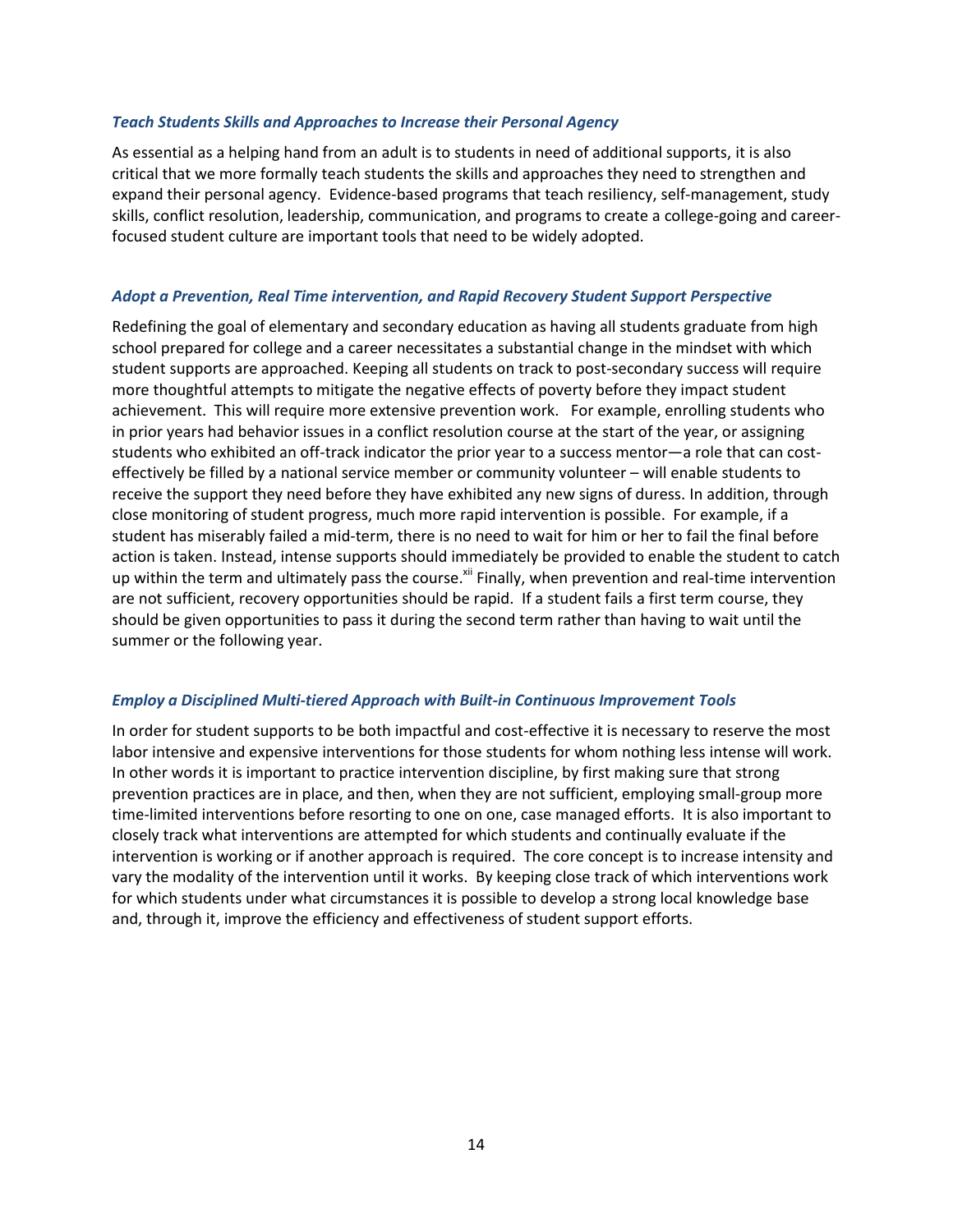## *Organize Against Need at School Level and Employ Different Approaches Based on the Scale and Intensity of Student Needs*

The number of students in need of additional support to overcome the effects of poverty and the intensity of many low-income students' needs should determine how student supports are organized at the school level. If there are fewer than 50 students in need of additional supports, this enables a different approach than when there are 250 students with complex needs. The temptation to have a standard student support package which is made broadly available regardless of the scale and intensity of need should be avoided. Approaches which are sufficient to meet the challenge of hundreds of students in need at a single school must be identified and promulgated. Proven, comprehensive school reform models exist. These models have a demonstrated record of meeting the scale and intensity of student needs in low performing, high-poverty schools. Most of these models require schools to collaborate with a partner organization or collection of organizations. These partnerships are most successful when a lead partner is present and able to manage supporting partners through an integrated and highly coordinated approach. This strategy ensures that schools have the strong leaders, datadriven, skilled educators, and additional human capital needed to implement proven reforms. Critical to the success of these partnerships is a shared understanding of the school, partner, and supporting partner responsibilities, and a thorough appreciation for how each stakeholder will be held accountable for meeting student needs and implementing proven reforms.

## **Successfully Employing the Nonprofit Sector to Provide Evidence-Based, Strategic Student Supports at the Scale and Intensity Required**

To meet the poverty challenge and provide students who live in poverty with the supports they need to attend, behave, and try, as well as master the academic skills needed to do college level work and/or succeed in career training, it will be necessary to increase the capacity of schools to provide the needed supports. Currently, few schools are designed or staffed to provide high quality instruction in all classrooms and provide additional student supports to anywhere from 30 to 80% of the students, as is often the need in high poverty schools. This means additional capacities and human capital to implement evidence based student supports need to be brought into many high poverty schools. Fortunately, the supply of high quality student supports and the organizational capacity to project additional human capital into high needs schools to implement them at the scale required has increased considerably within the non-profit sector over the past decade. Strong organizations with national reach, such as Boys and Girls Club, Communities In Schools, Big Brothers Big Sisters, a growing number of local United Way affiliates, and City Year have all enhanced their capacity to project evidence-based student supports into schools. They have been joined by a growing list of organizations designed to project student support functions into schools, accompanied either by additional adults to help implement them or by organized efforts to increase the student support capacities of school leaders and teachers. In order to avoid replicating the pitfalls of the ad hoc, temporary assortment of student support providers in schools that represents current standard operating practice, it is important to think through how to strategically select, combine, and employ the growing number of evidence-based external student support providers.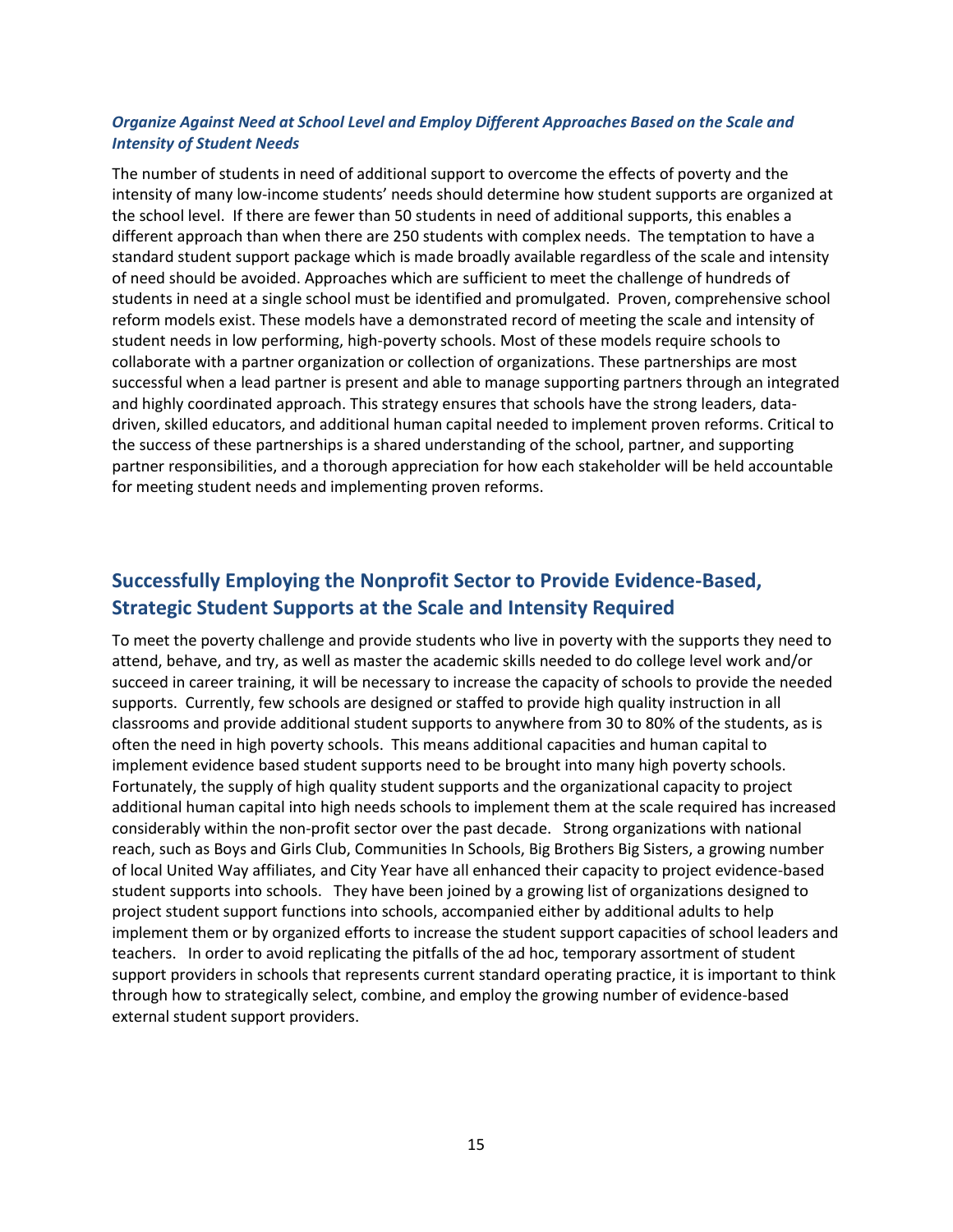Needed student supports can be organized into four broad categories. The challenge is to make sure that the right organization is being called upon to do the right job, and that a high-needs school has access to the range of students supports needed at the required scale.

## *Providing Student Supports During the School Day*

In schools where a high percentage or large numbers of students are in need of additional supports to succeed in school, these supports need to be provided throughout the school day. By placing additional national service members in early learning centers, elementary schools, and secondary schools in a thoughtful, value added fashion, organizations such as Jumpstart, Experience Corps, City Year, Citizen Schools, and Communities In Schools increase a school's capacity to guide and support students in real time throughout the school day.

## *Jumpstart*

Jumpstart ensures all children have equitable access to high quality early learning programs by deploying part-time AmeriCorps members to Head Start Centers. These AmeriCorps members collaborate with Head Start staff to help young children develop the language and literacy skills needed to be successful in kindergarten and beyond. A randomized, controlled trial of Jumpstart's model revealed that young children working with Jumpstart outperformed sameclassroom comparison students in literacy, school readiness and socio-emotional skills. Jumpstart post-test literacy and school-readiness scores reached expected levels for kindergarten entry, closing the achievement gap between low-income Jumpstart children and their wealthier peers. <sup>xiii</sup>

## *Nashville K-2 Reading Program*

Similar to Jumpstart, the Nashville K - 2 Reading program strives to ensure that students gain critical literacy skills during their early years. The initiative is a result of a strategic partnership between the Nashville Mayor's Office and the PENCIL Foundation. Through this initiative, welltrained community volunteers go to schools once a week to tutor students in grades  $K - 2$ during the school day. With this support, the 57 students participating in the program increased their reading scores by an average of 7.65 reading levels, surpassing the goal of a 2-level increase, in the 2010-2011 school year.

## *Experience Corps*

Experience Corps engages older adults as tutors and mentors to children in urban public schools across the country. An evaluation of Experience Corps in 2009 showed that students benefiting from the Experience Corps program made 60% more progress in vocabulary acquisition and reading comprehension, and 40% more progress in grade-specific reading skill development than did the control group. Researchers concluded that Experience Corps has a "statistically significant, substantively important impact on students' reading outcomes."<sup>xiv</sup>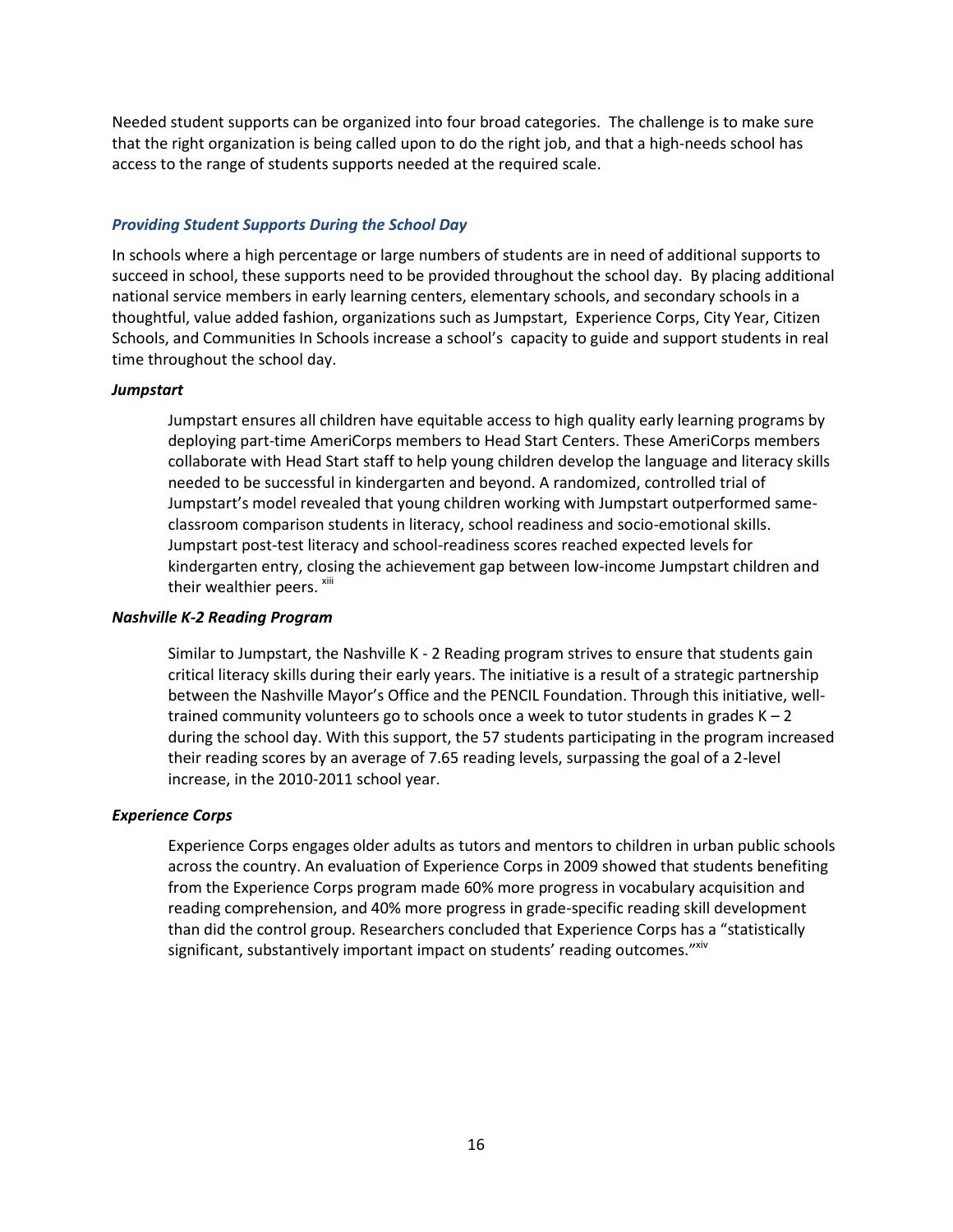## *Citizen Schools*

Citizen Schools partners with low-performing middle schools and leverages AmeriCorps members and community volunteers to provide students with the customized supports and additional learning time they need to be successful. An external evaluation of the Citizen Schools' program revealed that program participants had, on average, significantly higher attendance rates in high school than did matched nonparticipants. An analysis of Citizen Schools' youth outcomes in Boston revealed that participation in Citizen Schools' programming was associated with higher math performance on classroom and standardized tests.  $^{x}$ 

## *City Year*

City Year deploys teams of 8 to 20 full time AmeriCorps members to the elementary and secondary schools that produce a disproportionate number of our nation's dropouts. These 17 – 24 year old AmeriCorps members deliver research-based direct student supports in attendance, behavior and course performance, the factors shown to most effectively predict the likelihood that a student will drop out of school. This full time, targeted support is yielding positive outcomes for students. A 2009 comparison of students' literacy scores at three comparable Miami-Dade County public schools revealed that the students receiving City Year AmeriCorps members' interventions outperformed peers on standardized, interim assessments.<sup>xvi</sup>

## *Communities In Schools*

Begun in 1977, Communities In Schools (CIS) is a national federation organization with about 200 affiliates currently in 25 states and the District of Columbia. Communities In Schools (CIS) places a dedicated staff member inside of each of its more than 3,000 partner schools to identify, access, and facilitate critical supports for students at risk of dropping out. CIS serves nearly 1.3 million students annually by leveraging AmeriCorps members and community volunteers to surround these students with a community of support, encouraging them to stay in school and achieve in life. A five year, national, external evaluation of CIS demonstrated that the model is working. Researchers found that "Communities In Schools is unique in its ability to lower dropout rates and increase on-time graduation compared to other dropout prevention programs."<sup>xvii</sup>

Each of these organizations has a specific focus, either targeting a grade band of students, or a sub-set of students within the school. This means that in some cases it will be strategic to combine them, as City Year and Communities In Schools are combined in the Diplomas Now school turnaround model. In this case, each organization enhances the impact of the other. City Year corps members leveraging their near-peer relationships with students often learn about serious out-of-school or health issues before they are discovered by other adults in the building. This enables the Communities In Schools site coordinator to get faster referrals of students in need of case-managed supports, and in so doing increases their chance of being effective. City Year corps members, by having a skilled professional to turn the highest-needs student support cases over to, then do not become first consumed and then frustrated by trying to help students they do not have the capacity to effectively support. In other cases, it will be possible to create a continuum of care and support from pre-k to 12 with, for example, students being supported by Jump Start in Head Start, Experience Corps in early elementary school, and City Year from grades 3 to 9 and beyond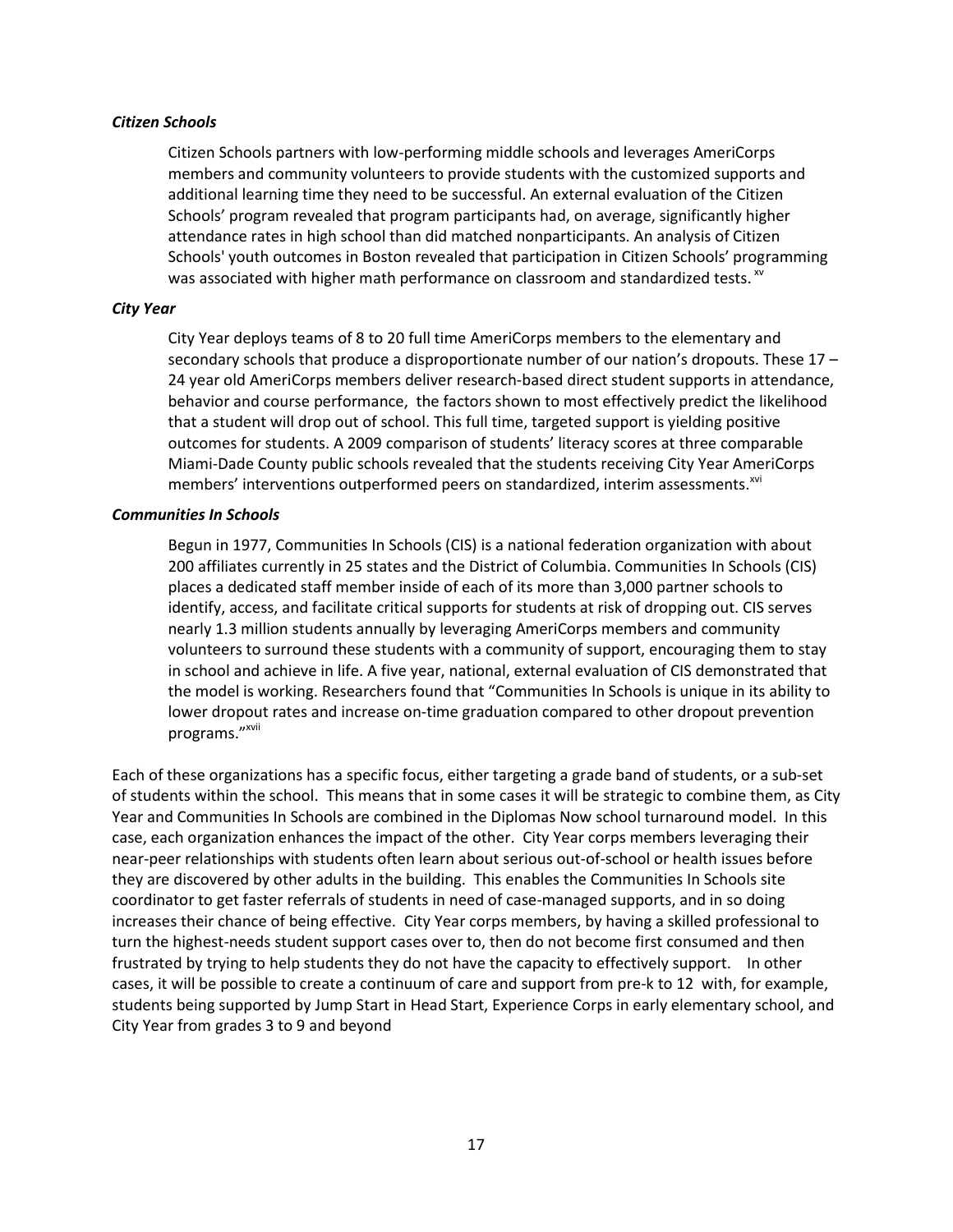## *Injecting Value Added Student Support Functions into Schools*

Another set of school needs and nonprofit capacities revolves around specific school functions. For example, AmeriCorps members serving with Playworks facilitate play at recess, providing students at inner-city schools with an opportunity to exercise. As a result, principals have noticed a marked improvement in student behavior. Seventy percent of principals who partner with Playworks AmeriCorps members have seen a reduction in the number of fights and 75% of teachers report increased cooperation among students in the classroom. $^{x}$ viii

Additionally, AmeriCorps\*VISTA members can be trained to provide schools with the data facilitation needed to support early warning indicator meetings. In many schools, the attendance, behavior, and course performance data needed to monitor students and keep them on track to school success need to be pulled from multiple sources and then merged into a form that is easy for teachers to access and use. This takes the person power that schools are often unable to provide themselves on a consistent basis. As a result, attempts at implementing an early warning system can falter when teachers come to see that the actionable data is often not available. A third example involves report card conferences. Students often receive little or no feedback on their report cards. An effective strategy used in the Talent Development whole school reform model is to make sure every student receives a one-on-one, ten-minute consultation from a caring adult to review their report card, recognize success, discuss struggles, and most importantly plan a course of action to recover in courses that were failed.

In order to serve all students in all grades, multiple times a year, a large number of adult person power needs to be organized and present. This is an area where organizations like United Way, with its campaign to mobilize a million volunteers in schools, could play a key role by providing schools with a consistent group of organized and committed adults.

Similarly, Cities of Service is encouraging cities to leverage community volunteers to implement critically needed student support services. Examples of how community volunteers are working with schools to provide essential student supports include the Philadelphia Graduation Coaches and the Los Angeles Student Recovery Days. The Philadelphia Graduation Coaches initiative is led by the Mayor's Office and designed to provide struggling students with the support of a caring adult who can share critical educational information and guide students towards high school graduation and postsecondary success. More than 3,000 Graduation Coaches have received training and are working to accomplish the Mayor's goal of a city-wide graduation rate of 80% by 2015. Los Angeles Student Recovery Days, a joint initiative between the Mayor's Office and the Los Angeles Unified School District, strives to provide students who are at risk of dropping out or have already made the decision to leave school with the extra support they need to re-engage. Over 1,800 volunteers have worked with school officials to identify and contact over 13,000 students who are at-risk of or have already dropped out. More than 2,300 students contacted returned to school.

These efforts enable a second shift of adults who have interest and desire to help schools, but only limited time available, to provide a crucial and rewarding value added student support function. A final example is provided by organizations like College Summit which bring into schools new capacities, in this case the ability to infuse a peer-driven, college-going culture.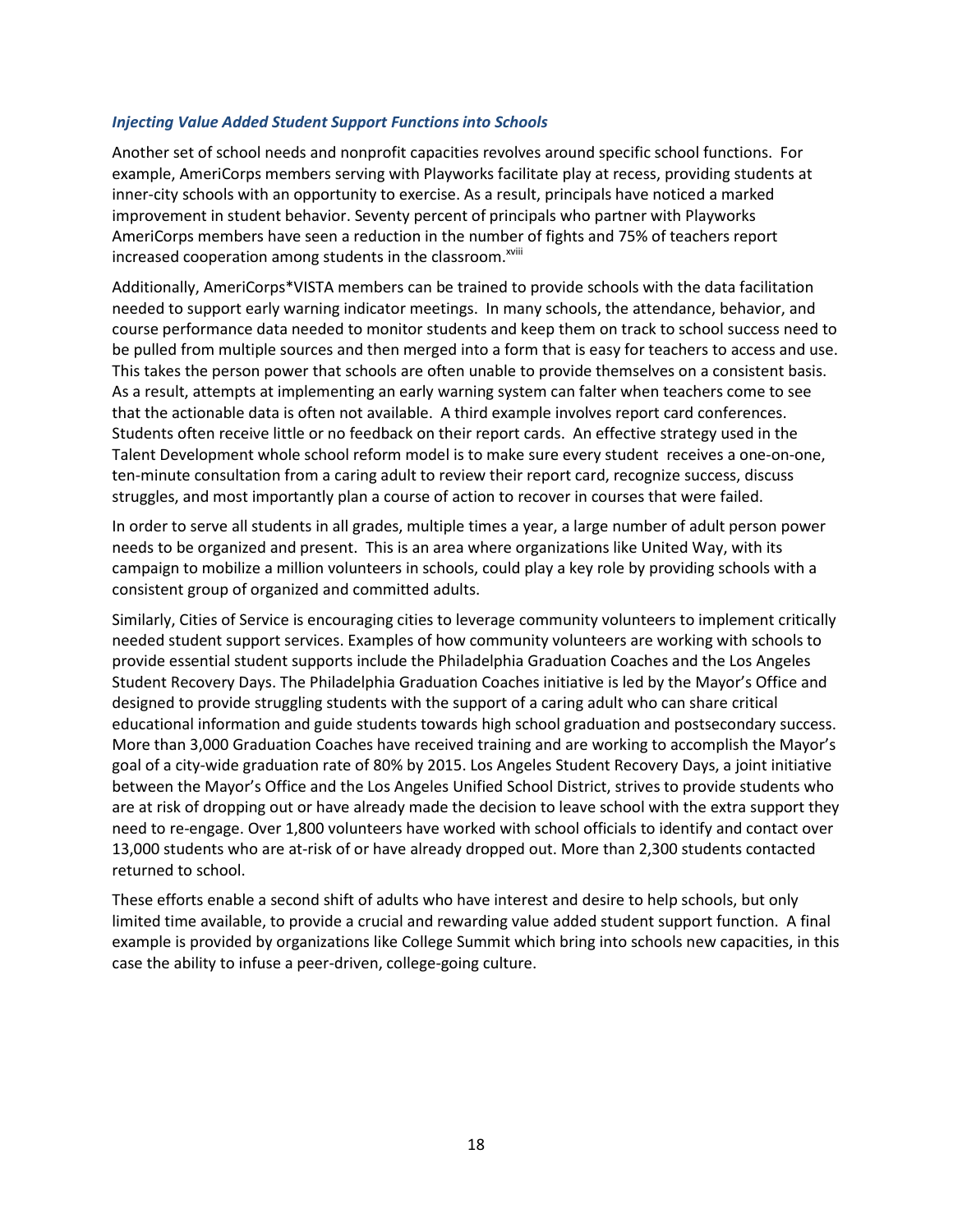### *Extending Student Supports Beyond the Schoolhouse*

Most of the poverty distractors which push students to not attend school regularly, act out, withdraw, give up, or not complete their schoolwork occur outside of the schoolhouse. Hence students are in need of supports outside of school, as well as within it. This is where organizations like Boys and Girls Clubs, Big Brothers, Big Sisters, and a growing legion of evidence based mentoring, extended day, and summer programs come into play. Here the key, though, is still to connect their work to student's progress in school. This means continued work on developing means, protocols and tools to share student attendance, behavior and course performance data with nonprofits working in the out-of-school time space, consistent with privacy laws and regulations. The value added of these external student support partners will be greatly extended if they can share with teachers and in-school student support staff, their experience with the students when they are out of school and if in turn they can be fully aware of when the student is missing school, having behavioral issues, what assignments need to be completed, and when student's next tests are.

## *Non-Profits and Schools Supporting Each Other*

In order for the potential of non-profits with evidence based student supports to play a critical role in enabling college and career readiness for all to be realized, they and the schools they inject capacity into will need to learn how to mutually support one another. On the non-profit side that means learning how to present themselves to schools as an organized and integrated collaborative that helps the school achieve its core goals of educating students to the common core standards and sending them on, prepared to succeed. Principals cannot hold multiple meetings with multiple providers; there must be one scheduled meeting where efforts are coordinated, plans shared, and issues resolved with all student support providers. Schools in turn need to provide non-profits with access to the data they must have to both identify the students in need of support and to monitor their improvement. They also need to help the non-profits integrate their supports into the day-to-day fabric of the school. It is also important for schools, before they welcome a student support provider into the school, to understand what the provider needs in order to implement their supports well. If, for example, a certain school schedule is needed then the school either has to be prepared to provide it, or to tell the provider before they start working at the school that it will not possible.

## **The Need for a Secure Funding: Implications for Re-authorization of ESEA, and Other Federal Funding Streams**

In order for evidence-based student supports to mitigate the impacts of poverty and, in so doing, help enable all students to graduate from high school prepared for college and career, it is necessary to establish a secure, long term funding source for effective programs. Poverty is a stubborn foe. For students to get the supports they need to overcome its distractors so they can attend school regularly, stay out of trouble and try hard to succeed, the necessary funding needs to be consistently and continually present as students progress through school. Effective student supports cannot be there one year and gone the next. The challenges of poverty change as students grow older. Although a strong pre-k program prepares a student to start school well, the student is not inoculated against the pull of the street or increased sibling or eldercare responsibilities as they reach early adolescence. In short, evidence-based student supports need to be seen as a core function of schools that educate large numbers of students who live in poverty. As a core function, these supports should receive sustained funding.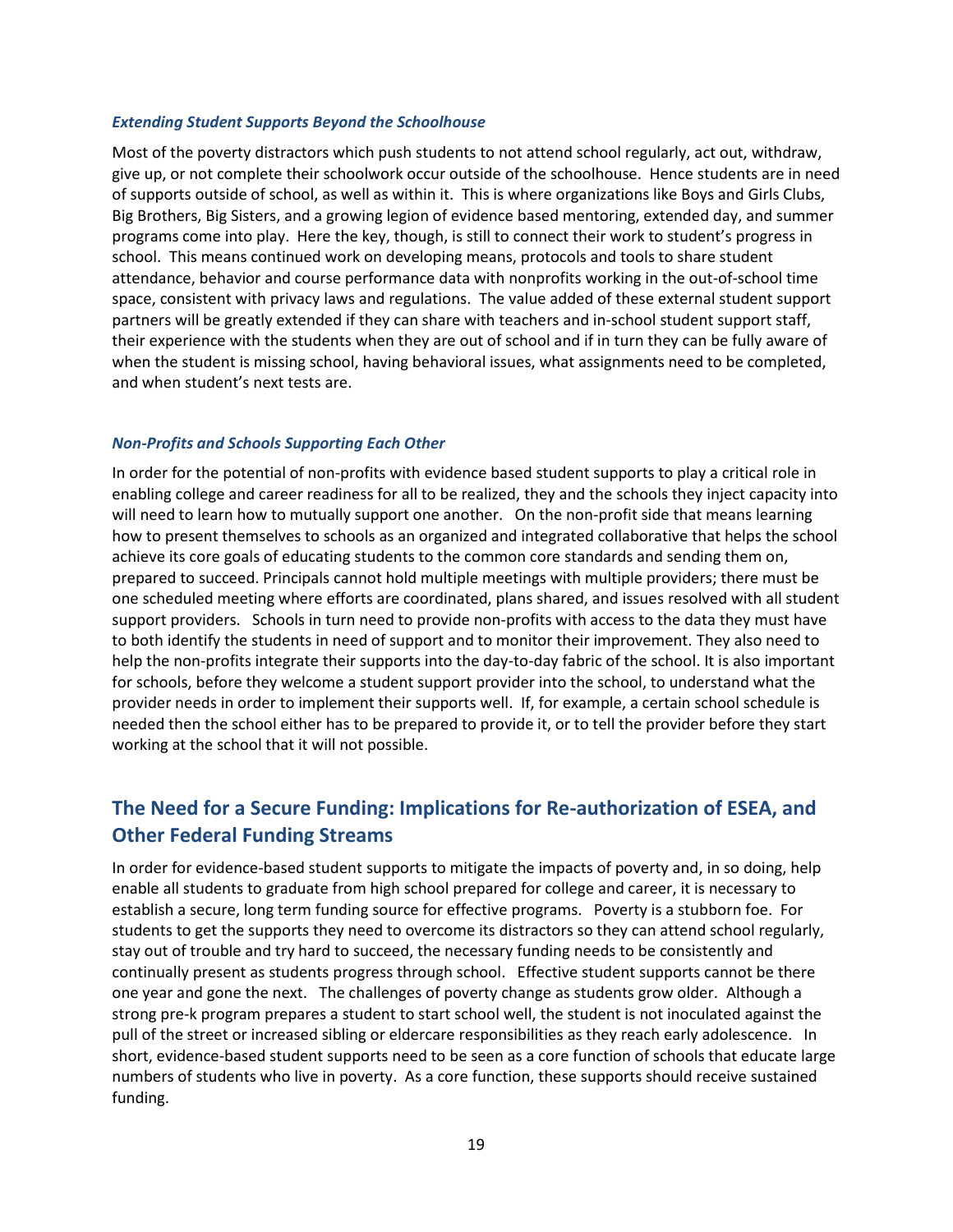Decision makers at the local, state and federal levels are starting to recognize the need to provide sustainable funding for evidence-based student supports.

By offering states flexibility pertaining to certain elements of the No Child Left Behind Act, the most recent reauthorization of our nation's primary elementary and secondary education law, the Elementary and Secondary Education Act, the Department of Education provided local and state leaders with a unique opportunity to more effectively leverage funds previously set aside for Supplemental Education Services (SES), the primary funding stream for direct student supports under No Child Left Behind. Recognizing that SES has not effectively provided the right students with the right support at the right time and intensity, many states asked to waive the requirement that districts with low-performing schools set aside 20% of their Title I Part A dollars for SES.

Instead, some states plan to empower district leaders to use these funds to support school improvement efforts, including developing partnerships with organizations shown to deliver researchbased, targeted student supports. For example, Louisiana has requested freedom from the SES requirement and plans to encourage districts and schools to use these freed funds to develop schoolbased partnerships with external organizations shown to provide the support needed to improve student achievement. Similarly, Massachusetts, which has already received flexibility, will be requiring districts to set aside up to 25% of their Title I Part A funds to support the implementation of evidencebased interventions and direct student supports in the state's lowest performing schools and those with large achievement gaps. Finally, if granted flexibility, Rhode Island plans to use the freed federal dollars to build district and school capacity to implement early warning systems and deliver response to intervention strategies to more effectively meet all struggling students' unique needs.

Like state and local leaders, some federal legislators acknowledge the need for a designated funding stream for evidence-based student supports. Elementary and Secondary Education Act reauthorization proposals from Democrats and Republicans in the House and Senate recognize the need to provide funding for these evidence-based student supports, but have approached funding for these critical supports differently.

The Senate's bi-partisan Elementary and Secondary Education Reauthorization Act of 2011 requires or encourages districts to partner with nonprofit or community-based partners to implement specific, evidence-based reforms shown to meet struggling students' needs, improving academic achievement. Examples include Section 1116 – School Improvement, in which districts are required to partner with organizations that have a demonstrated record of helping schools implement research-based instructional programs that provide students with needed interventions and appropriate instructional supports and provide ongoing parent and family engagement; and Section 1201 – Secondary School Reform, which requires districts to partner with organizations that have a demonstrated record of helping struggling secondary schools and their feeder middle schools to implement reform strategies shown to increase the likelihood that students will graduate from secondary school prepared for college and a career. Required reform strategies include the implementation of early warning indicator and intervention systems, the provision of credit and dropout recovery, implementing grade and school transition programs and supports, and delivering data-driven interventions.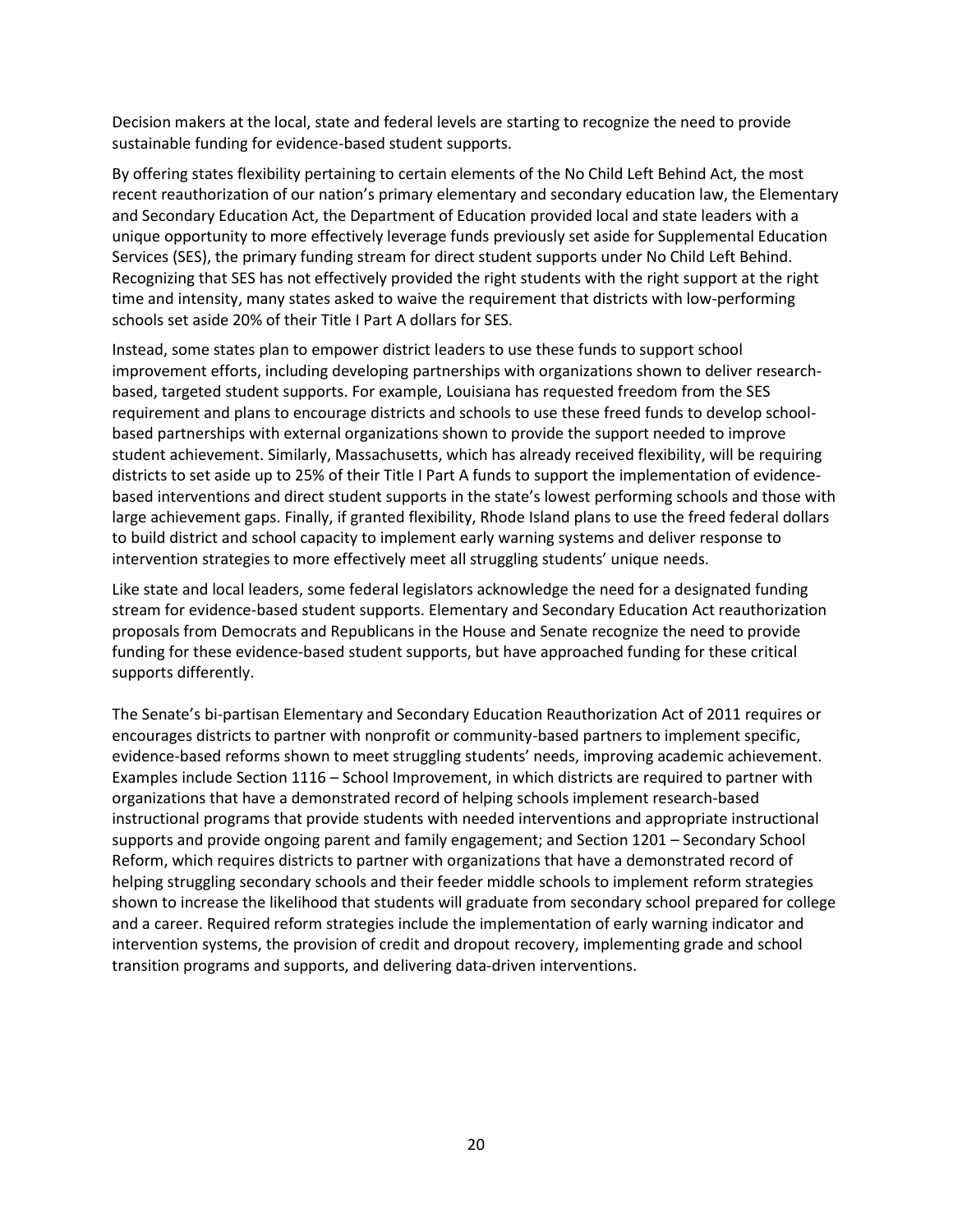The Encouraging Innovation and Effective Teachers Act, which was passed by the House of Representatives Education and Workforce Committee takes a different approach. It designates a separate funding stream for non-governmental entities to provide direct student supports. This structure demonstrates that the bill's authors recognize the need to devote federal resources to the delivery of critical student support services. However, the bill language could do a better job of clarifying the type of services that can be provided, the evidence base required for these services, and the quality of eligible providers.

While the various policy ideas on funding student supports at the state level and in the Senate and the House are a positive step forward in recognizing the need for funding and provide different mechanisms through which it could occur, there is a need to go further. The current delay in completing reauthorization of ESEA provides time for bolder thinking to occur. If one examines how current Title 1 funding is used at the school level, it becomes clear that in many ways it supports the standard operating procedures for student supports that have evolved into high-cost, low-impact strategies via class size reduction and test prep activities. Moreover, it is not uncommon when funds are tight, for schools to cut effective student supports, to maintain smaller classes and test prep focused extra help programs, and in so doing, create ad hoc, temporary student support structures. Finally, grade retention is implicitly supported by the per-pupil funding mechanism of Title 1, where every student in the school, whether they are repeating a grade or not, brings in the same additional dollars, making ineffective grade retention cheaper for the school than higher impact student support interventions. As a result, it is time to re-think how Title 1 funds are allocated. For schools with large numbers or high percentages of students who enter the school with prior histories of chronic absenteeism, poor behavior, course failure, or are significantly behind in grade level academic skills, some of the Title 1 funding could be tied to the degree of educational difficulty, with higher degrees of difficulty among greater numbers of students bringing higher levels of funding. Schools receiving greater funding because of a greater degree of educational difficulty walking in their door, however, should also be required to invest the additional funding in increasing their capacity to provide student supports at the scale and intensity required, by partnering with evidence-based external student support providers with proven records of success. They should also show how these student support providers will be integrated into a broader set of comprehensive whole school reforms and guided by an early warning system and, in the lowest performing schools, a led by an organizing whole school reform partner.

Another potential way to think about reorganizing how Title 1 funds are distributed is to provide base funding according to poverty levels, adjusted for educational degree of difficulty, and then have incentive funds, for example, for schools who adopt more successful alternatives to grade retention. In other words, if schools can develop higher impact, lower costs alternative to grade retention which increase the level of student support and/or vary its modality until students are able to succeed in school at grade level standards keyed to college and career readiness, they should be rewarded by an increase in funding so they can sustain the interventions driving their success.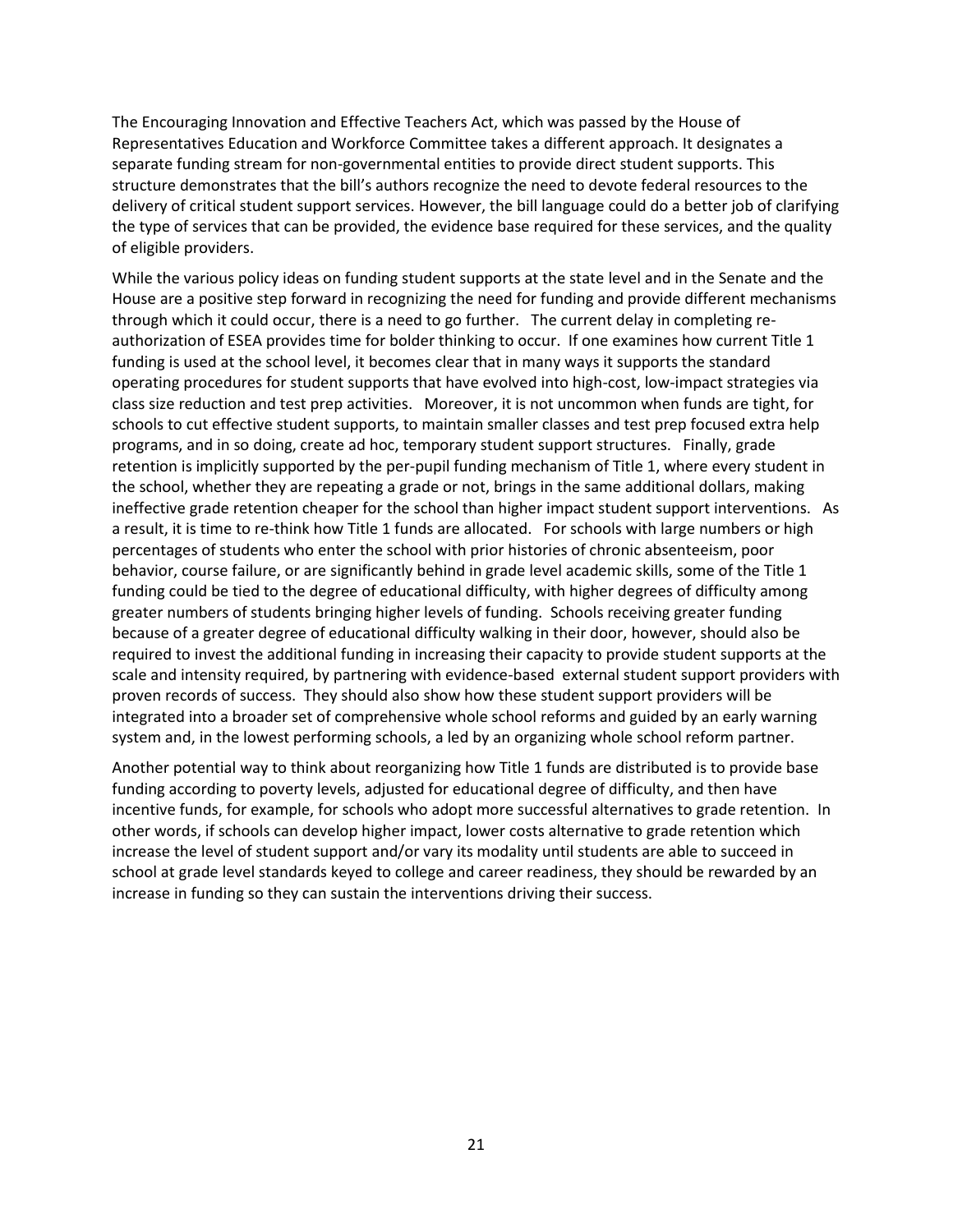#### **In Sum**

In order for college and career readiness to become a reality for all of the nation's students it is necessary to have a strategic and evidence based approach to mitigate the impacts of poverty on school success. Poverty can propel students to attend school less often, struggle behaviorally, and a put forth diminished effort. In short, it interferes with student's ability to attend, behave and try. This in turn greatly complicates school reform efforts, because our best strategies won't work if students are not in school on a regular basis, staying out of trouble, and getting their school work done. To successfully confront the poverty challenge we need to re-think our approach to student supports. Current efforts, which revolve around grade retention, class size reduction, test prep and an ad hoc collection of temporary externally funded student supports are not working and will not effectively provide the students supports required. As a result, these standard operating procedures represent a low impact, high cost approach. To move towards high impact, cost-effective student support strategies, we need to adopt an evidence based framework to providing support supports and wisely deploy the increased capacity of the non-profit sector to provide the human capital and know how needed to implement and scale evidence based student supports in schools that serve high poverty populations. We need to recognize that student supports are necessary to achieving the educational outcomes the nation needs to succeed, not just nice things when we can have them. As such, it is essential that secure and continuous federal and state funding streams be developed to enable the implementation of high impact, cost-effective student supports at the scale and intensity required, to enable all students to graduate from high school prepared for college and career. This will involve looking anew at how Tittle 1 funding is allocated across schools, and employed within them.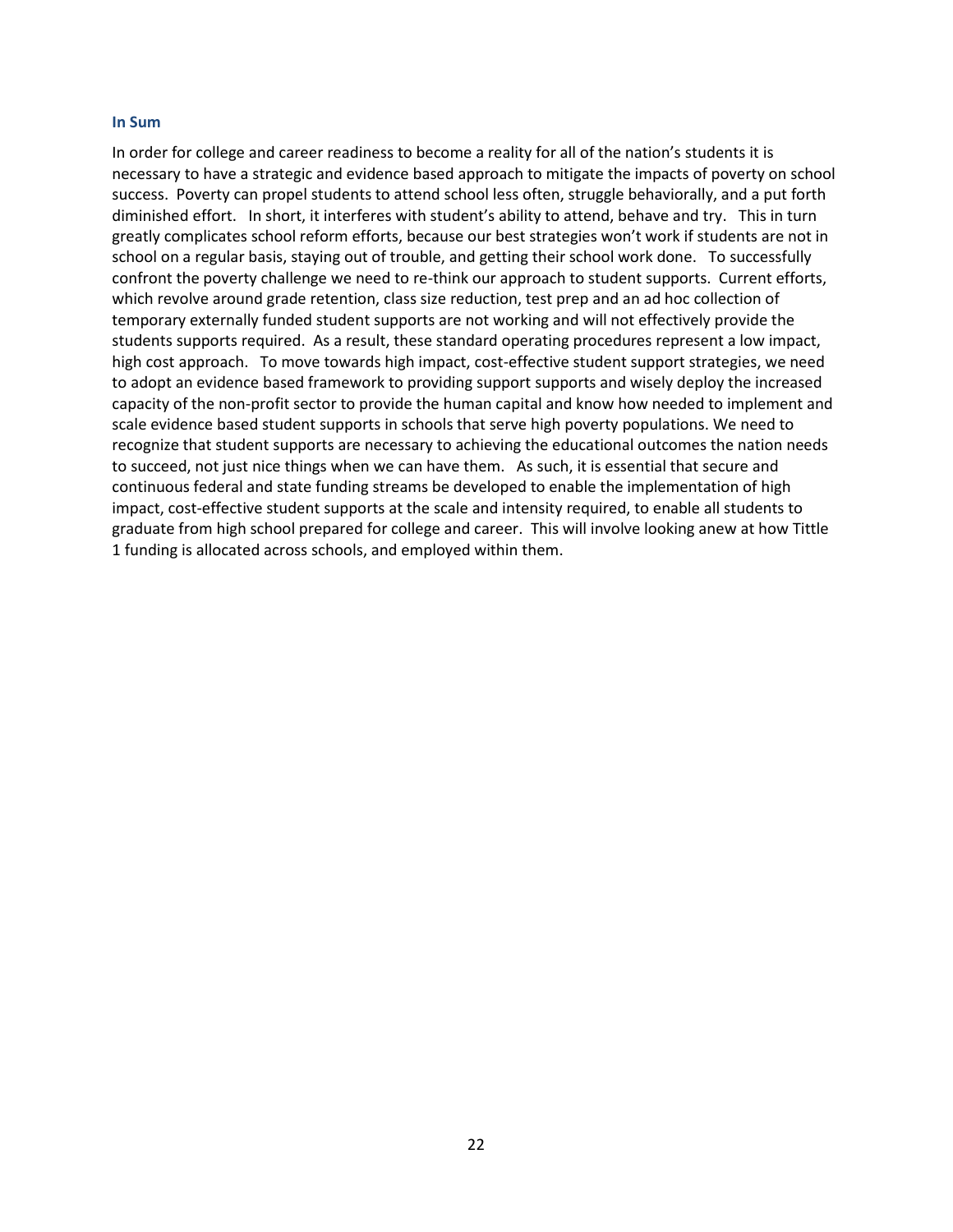#### **References**

Duncan, Greg & Murnane, Richard, Ed. (2011). Whither Opportunity? Rising Inequality, Schools, and

Children's Life Chances. Russell Sage and Spencer Foundations: New York, NY. Retrieved from

[https://www.russellsage.org/sites/all/files/Whither%20Opportunity\\_Executive%20Summary.pdf](https://www.russellsage.org/sites/all/files/Whither%20Opportunity_Executive%20Summary.pdf)

Paul E. Barton (2003). "Parsing the Achievement Gap: Baselines for Tracking Progress." Policy

Information Report, October 2003. ETS. pages 1-42. Retrieved from:<http://www.ets.org/Media/Research/pdf/PICPARSING.pdf>

Martin, A. J. (2009). "Age appropriateness and motivation, engagement, and performance in high

school: Effects of age within cohort, grade retention, and delayed school entry." Journal of

Educational Psychology, Vol 101(1), Feb 2009, 101-114.doi[: 10.1037/a0013100](http://psycnet.apa.org/doi/10.1037/a0013100)

Edward P. Lazear (2000). "Smaller Class Size No Magic Bullet." Hoover Digest, January 2000, No.1.

Hoover Institution, Stanford University. Retrieved

from: <http://www.hoover.org/publications/hoover-digest/article/6948>

#### **Endnotes**

 $\overline{a}$ 

- <sup>i</sup> OECD (2011), Education at a Glance 2011: OECD Indicators, OECD Publishing. Retrieved from <u>http://dx.doi.org/10.1787/eag-</u> 2011-en.
- <sup>ii</sup> Claudia Goldin & Lawrence F. Katz, 2007. "Long-Run Changes in the Wage Structure: Narrowing, Widening, Polarizing," Brookings Papers on Economic Activity, Economic Studies Program, The Brookings Institution, vol. 38(2007-2), pages 135-168.
- <sup>III</sup> Balfanz, Robert & Nield, Ruth (2006) "An Extreme Degree of Difficulty: The Educational Demographics of Urban Neighborhood High Schools." Journal of Education for Students Placed at Risk, Vol. 11(2). Retrieved from [http://repository.upenn.edu/cgi/viewcontent.cgi?article=1025&context=gse\\_pubs](http://repository.upenn.edu/cgi/viewcontent.cgi?article=1025&context=gse_pubs)
- $N$  Jimerson, S; Anderson, G. & Whipple, A. (2002) "Winning the Battle and Losing the Way: Examining the Relation between grade retention and dropping out of high school." Psychology in the Schools, Vol. 39(4), 2002 © 2002 Wiley Periodicals, Inc. Published online in Wiley InterScience (www.interscience.wiley.com). Retrieved from http://www.education.ucsb.edu/jimerson/retention/PITS\_DropoutRetention2002.pdf
- v "States to Take Aim at Third Grade Retention." Retrieved from <http://www.edweek.org/ew/articles/2012/01/11/15brief->3.h31.html?qs=grade+retention
- vi Hoxby, C. (2000). "The Effects of Class Size on Student Achievement: New Evidence from Population Variation."*The Quarterly Journal of Economics (2000) 115 (4): 1239-1285. doi: 10.1162/003355300555060*

vii Source: Supovitzy, J. (2009). "Can high stakes testing leverage educational improvement? Prospects from the last decade of [testing and accountability reform.](http://www.springerlink.com/content/86mj551n23l72047/)"*[Journal of Educational Change](http://www.springerlink.com/content/1389-2843/)* [Volume 10, Numbers 2-3](http://www.springerlink.com/content/1389-2843/10/2-3/) (2009), 211-227, DOI: 10.1007/s10833-009-9105-2. Retrieved fro[m http://www.springerlink.com/content/86mj551n23l72047/export-citation/](http://www.springerlink.com/content/86mj551n23l72047/export-citation/)

- viii Dynarski, M., James-Burdumy, S., Moore, M., Rosenberg, L., Deke, J., Mansfield, W., et al. (2004). "When schools stay open late: The national evaluation of the 21st Century Community Learning Centers program: New findings." Washington, DC: Institute of Education Sciences, National Center for Education Evaluation and Regional Assistance, U.S. Department of Education.
- Dynarski, M., Moore, M., Mullens, J., Gleason, P., James-Burdumy, S., Rosenberg, L., et al. (2003). "When schools stay open late: The national evaluation of the 21st Century Community Learning Centers program: Year 1 report." Princeton, NJ: Mathematica Policy Research.
- James-Burdumy, S., Dynarski, M., Moore, M., Deke, J., Mansfield, W., Pistorino, C., et al. (2005). "When schools stay open late: The national evaluation of the 21st Century Community Learning Centers program." Washington, DC: U.S. Department of Education, Institute of Education Sciences, and National Center for Education Evaluation and Regional Assistance.

<sup>ix</sup> D. Gottfredson et al. (2010). "Effects of Participation in After-School Programs for Middle School Students: A Randomized Trial." Philadelphia, PA: Journal of Educational Effectiveness, July – September (3), p. 305.

x Heinrich, Meyer, and Whitten 2009; Rickles and Barnhart 2007

<sup>&</sup>lt;sup>xi</sup> Burch, P. 2007. "Supplemental Educational Services under NCLB: Emerging Evidence and Policy Issues." Boulder: